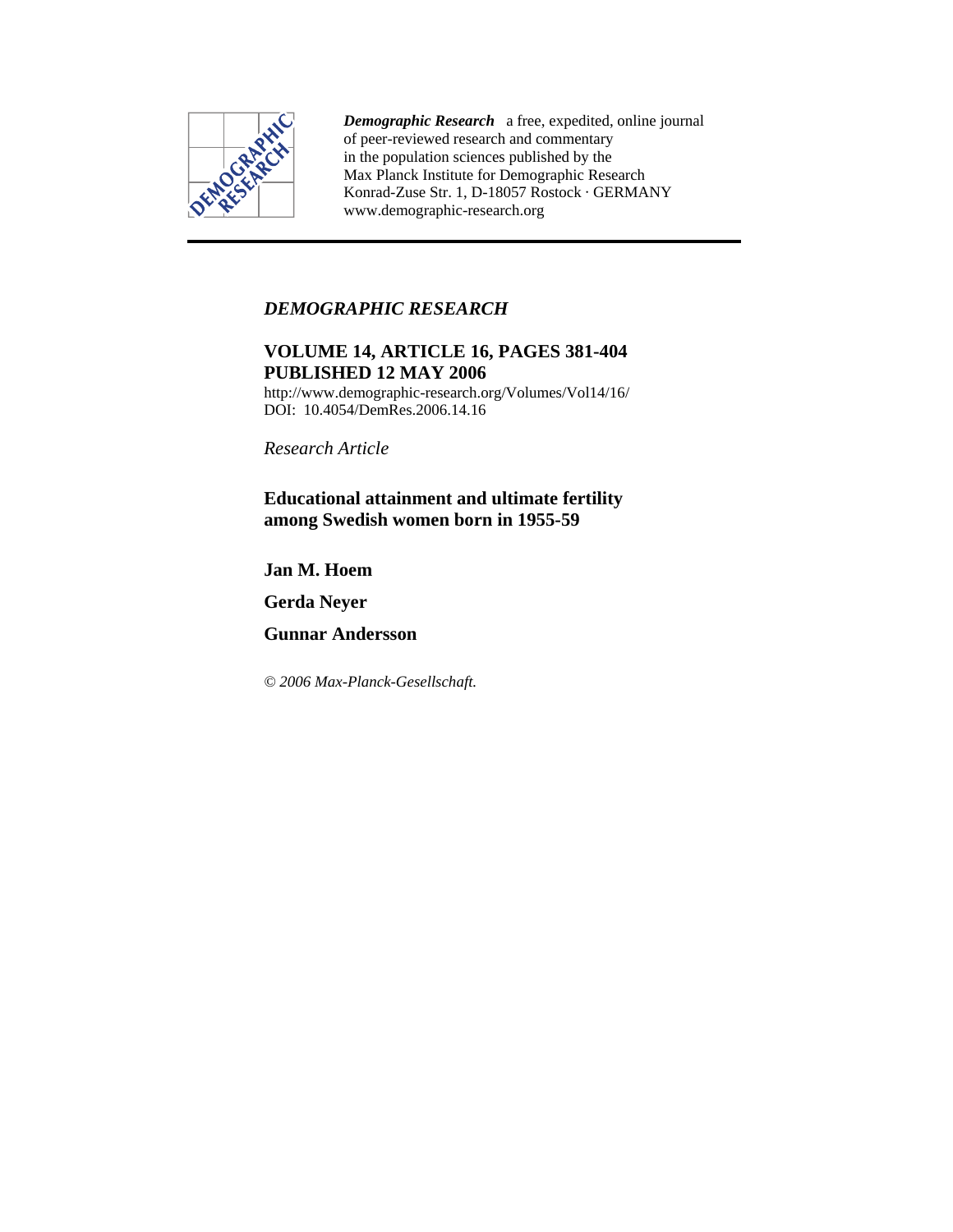# **Table of Contents**

| $\mathbf{1}$   | Introduction                                                      | 382 |
|----------------|-------------------------------------------------------------------|-----|
| 1.1            | Swedish family policies                                           | 383 |
| 1.2            | Main assumptions                                                  | 384 |
| 2              | Data and method of analysis                                       | 386 |
| 2.1            | The register data                                                 | 386 |
| 2.2            | Method of analysis                                                | 387 |
| 3              | Some main results                                                 | 387 |
| $\overline{4}$ | The role of motherhood                                            | 389 |
| 4.1            | Ultimate fertility vs. childlessness                              | 389 |
| 4.2            | The ultimate fertility of mothers                                 | 390 |
| 5              | The role of marriage                                              | 392 |
| 5.1            | Ultimate fertility vs. per cent never married                     | 392 |
| 5.2            | Ultimate fertility for the ever-married and for the never-married | 394 |
| 6              | Dynamics of the educational system                                | 396 |
| 7              | Reflections on our main findings                                  | 398 |
| 8              | Acknowledgements                                                  | 400 |
|                | References                                                        | 401 |
|                | Appendix: Table A1                                                | 403 |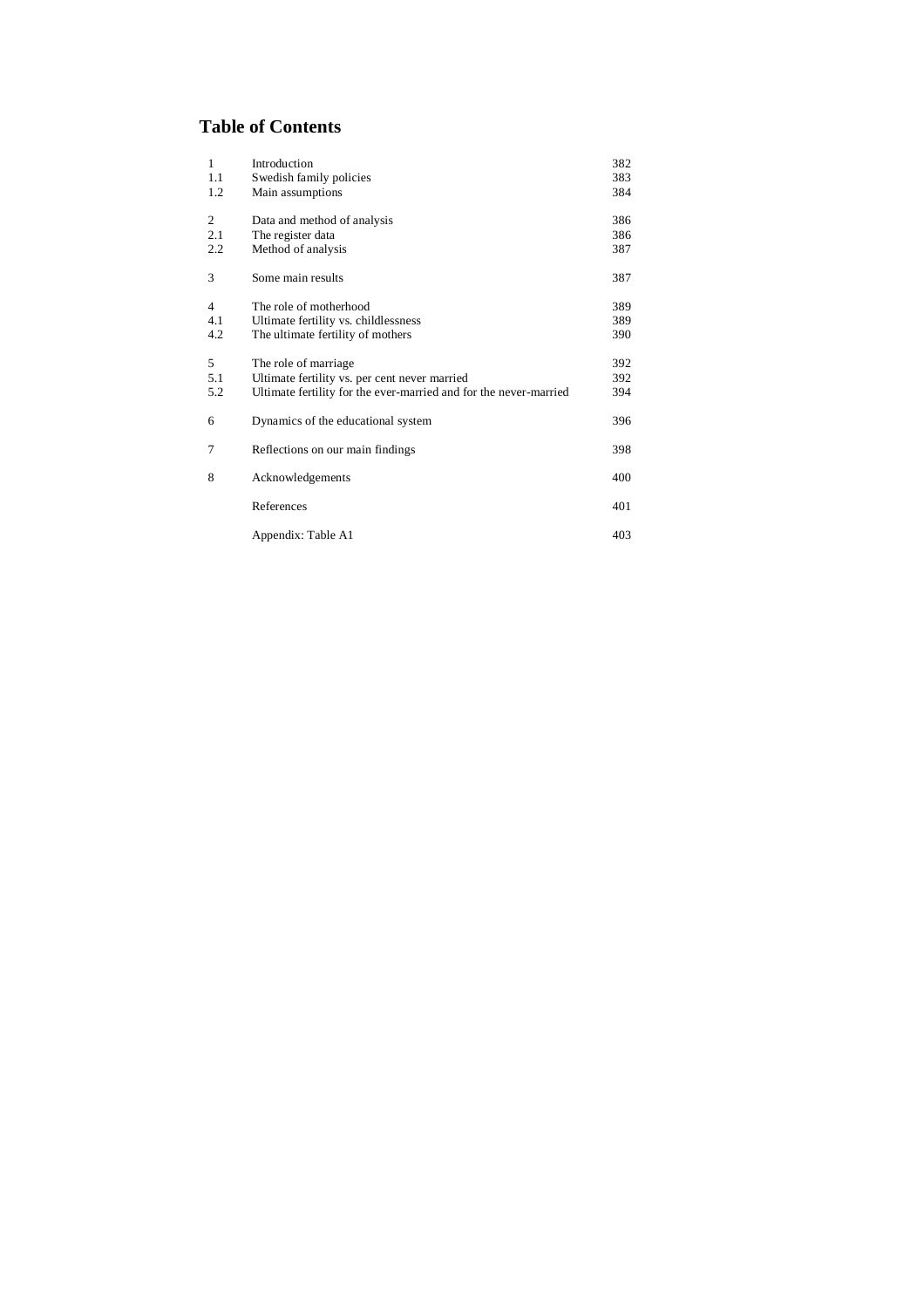## **Educational attainment and ultimate fertility among Swedish women born in 1955-59**

**Jan M. Hoem 1**

**Gerda Neyer 2**

**Gunnar Andersson <sup>3</sup>**

## **Abstract**

This is the second of two companion papers addressing the association between educational attainment and fertility for some sixty educational groups of Swedish women, defined according to field of education as well as level of education. The first paper is about childlessness and education, the present one about the mean number of children ever born. We find that ultimate fertility decreases somewhat with an increasing educational level, but its dependence on the field of education is much more impressive. In general, educational groups with relatively little childlessness also have relatively high ultimate fertility, and educational groups with much childlessness have relatively low ultimate fertility. In particular, women educated for the teaching or health-care professions have less childlessness and a higher ultimate fertility than others. Conversely, women with an education for esthetic or (non-teacher) humanist occupations have unusually high fractions childless and low ultimate fertility. Women with religious educations stand out by having very high fractions childless but quite ordinary mean ultimate fertility nevertheless; such women have very little childbearing outside of marriage. Women with research degrees have remarkably ordinary childbearing behavior; they do not forego motherhood to the extent that some theories would predict.

 <sup>1</sup> Max Planck Institute for Demographic Research, Konrad-Zuse-Str. 1, 18057 Rostock, Germany.Tel.: +49-381-2081-190, E-mail: hoem@demogr.mpg.de

<sup>&</sup>lt;sup>2</sup> Max Planck Institute for Demographic Research, Konrad-Zuse-Str. 1, 18057 Rostock, Germany.Tel.: +49-381-2081-151, E-mail: neyer@demogr.mpg.de

<sup>&</sup>lt;sup>3</sup> Max Planck Institute for Demographic Research, Konrad-Zuse-Str. 1, 18057 Rostock, Germany.Tel.: +49-381-2081-185, E-mail: andersson@demogr.mpg.de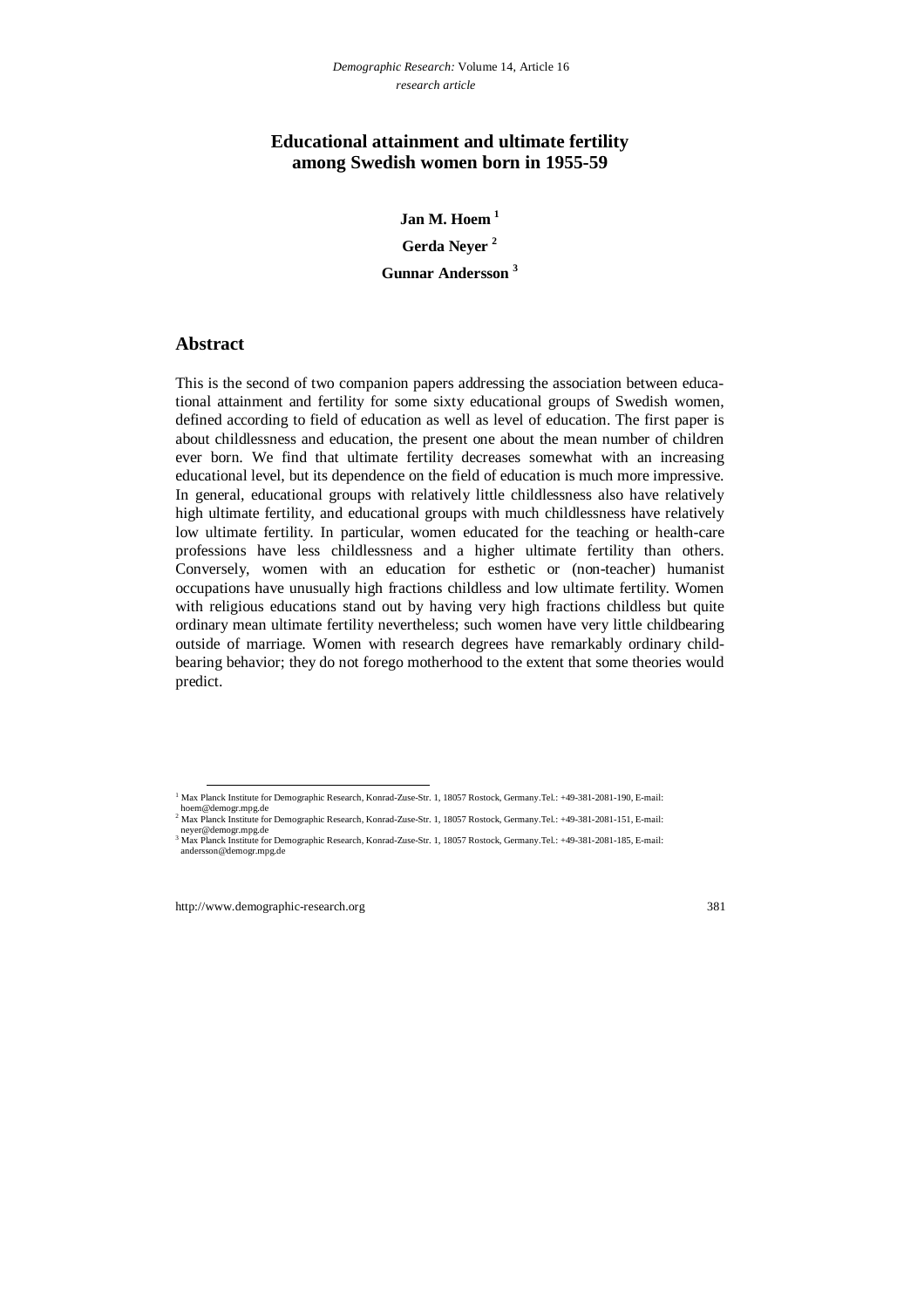## **1. Introduction**

This paper is the second report from a project about the mutual influence between educational attainment and fertility, using Sweden as a representative of the Nordic countries. In a previous report (Hoem, Neyer, and Andersson, 2006, hereafter called HNA1), we focused on the association between education and permanent childlessness. We now concentrate on ultimate fertility, defined as the mean number of children ever born to women in a given educational group. Our empirical results are based mostly on data for the cohorts born in 1955-59.

As we spelled out in our companion paper, we believe that the field of education serves as an indicator of a woman's potential reproductive behavior better than the mere level. We gave two main reasons for this. *First*, the field of education mirrors several structural factors intrinsic and extrinsic to an educational system, such as its gender structure and the manner in which education is hooked up to the labor market. A person's field of education therefore reflects some of what determines her or his professional environment during the formative years and subsequently during the further life course, both of which impact on childbearing behavior. *Second*, the field of education can serve as an indicator of a person's preference and life-course orientation regarding her future occupation and family life, and it may also better reflect social norms regarding family formation prevalent among different educational and occupational groups.

As in our companion paper, we regard education and childbearing as dynamically interactive processes that mutually determine each other. In the Nordic countries, with their flexible educational systems,<sup>4</sup> exits from and entries into education are common features of a person's life course. Educational attainment is not simply a pre-set determinant of subsequent childbearing, and one cannot simply study childbearing as a consequence of education taken in early years. In fact, a particular education may even be the consequence of previous childbearing. One needs to take such features into account. In this paper, we recognize this reality by comparing the type and level of education attained at the end of a woman's childbearing years (ages 39-43) with the type and level of education attained at age 35-39, and consider its association with the ultimate number of children. This provides a better impression of the dynamics of childbearing and education.

The dynamics of childbearing and education are mediated through public policies. We take this into account in the present paper by explicitly considering welfare-state setups and family policies. Although at this stage of our research we are not really able to test the effect of public policies on childbearing dynamics across different

-

<sup>4</sup> We gave an account of the Swedish educational system in our companion paper.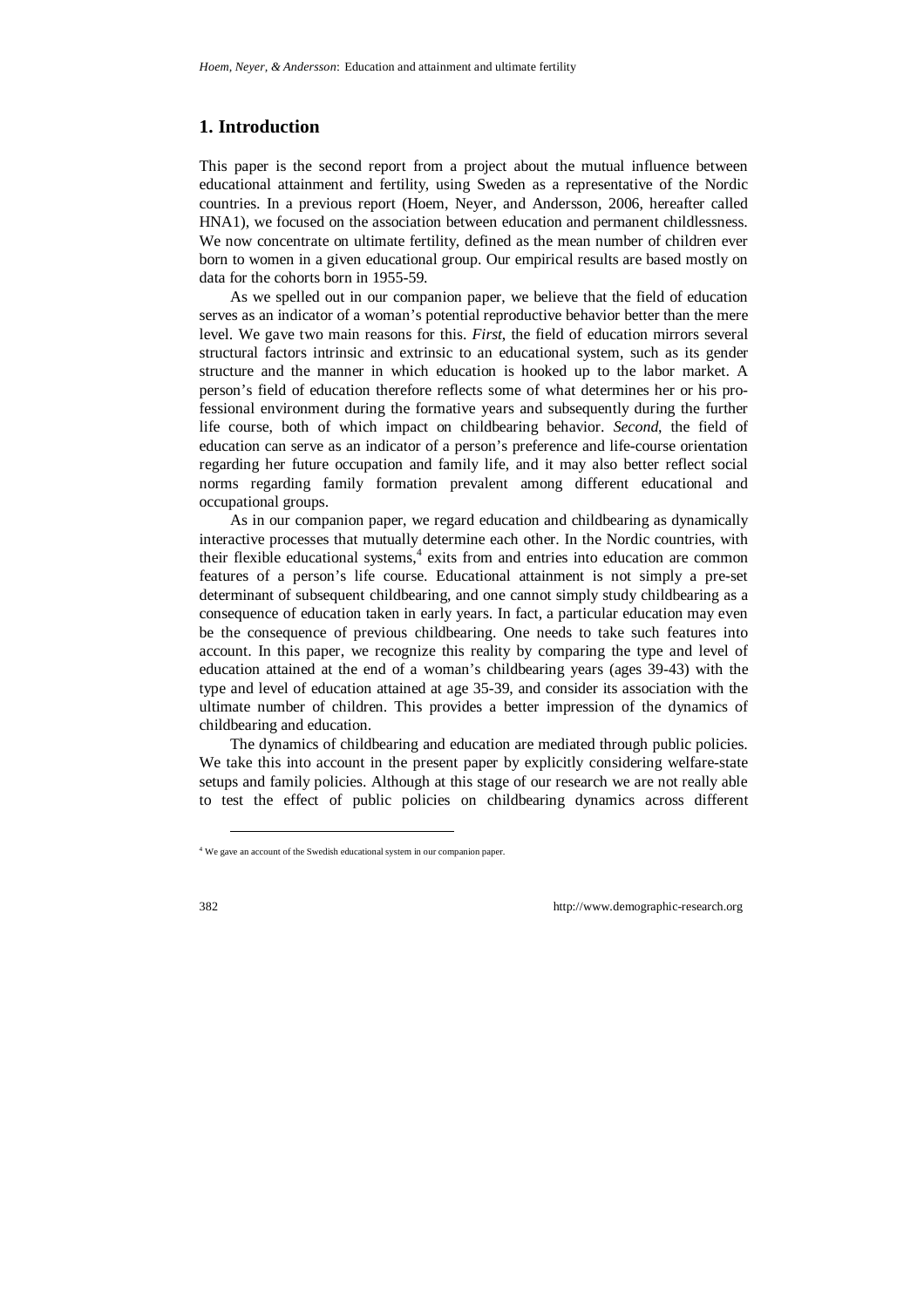educational groups and orientations, we maintain that both processes (education and fertility), as well as the relationship between them, are shaped by the configuration of the welfare state. It may create an environment that enhances or reduces the opportunity costs and the financial and care burdens of having children. Such policies signal how difficult or easy it is to raise children, to combine employment and childrearing, and to maintain the standard of living after entry into parenthood. They may thus influence the level of childlessness, and they are even more important with regard to ultimate fertility because they shape the actual experience of parenting and thus create an incentive or disincentive to have a further child.

#### **1.1 Swedish family policies**

Since the 1960s, Sweden has geared its labor-market policies, family policies, gender policies, and childcare policies towards securing the labor-force participation of parents, relieving parents of care obligations, and reducing adverse economic and social consequences that may result from having children. Here is a thumb-nail sketch of the main points of the Swedish parental-leave system; we concentrate on the regulations that are relevant for "our" cohort born in  $1955-59$ .<sup>5</sup>

In line with its general policy to support women's labor-force participation and to promote gender equality, Sweden introduced individual taxation in 1971 and then gradually uncoupled social-security entitlements from marital and/or partnership status. In 1974, Sweden extended previous regulations concerning mothers and granted both parents the right to a job-protected leave of up to 180 days after the birth of a child. The parental leave could be taken in one go, piecemeal, or part-time, and it could be organized and shared by the parents as they wanted. Parents received a parental-leave benefit of 90% of their previous earnings. Women and men without prior employment received a flat-rate benefit. To take care of sick children, a care leave of 10 days was introduced; parents on care leave received sick-leave benefit (which also amounted to 90% of their earned income).

Parental leave and child-sickness leave have been expanded gradually since.<sup>6</sup> In 1980, for example, when "our" cohort was between 21 and 26 years old, parental leave lasted up to 12 months, six of which could be postponed and taken until the child was 8 years old. Parental-leave benefit amounted to 90% of the former gross income for 9 months, and a flat rate for the remaining 3 months. Parents of children below age 8 had

 <sup>5</sup> We omit regulations concerning pregnancies, post-natal illnesses, or illnesses of newly born. For more detailed descriptions of the history of fertility related family policies see, for example, Haas 1992; Hiilamo 2002; Kolbe 2002; Haas and Hwang 1999; Leira 1992; Bergqvist et al.

<sup>1999;</sup> Rønsen and Sundström 2002.<br><sup>6</sup> The only exceptions to this are the level of income replacement in the parental-leave benefit and the care-leave benefit (see below). These were reduced during the 1990s and currently amount to 80% of the previous earned income. For details, see the literature cited above as well as Neyer (2003) and MISSOC.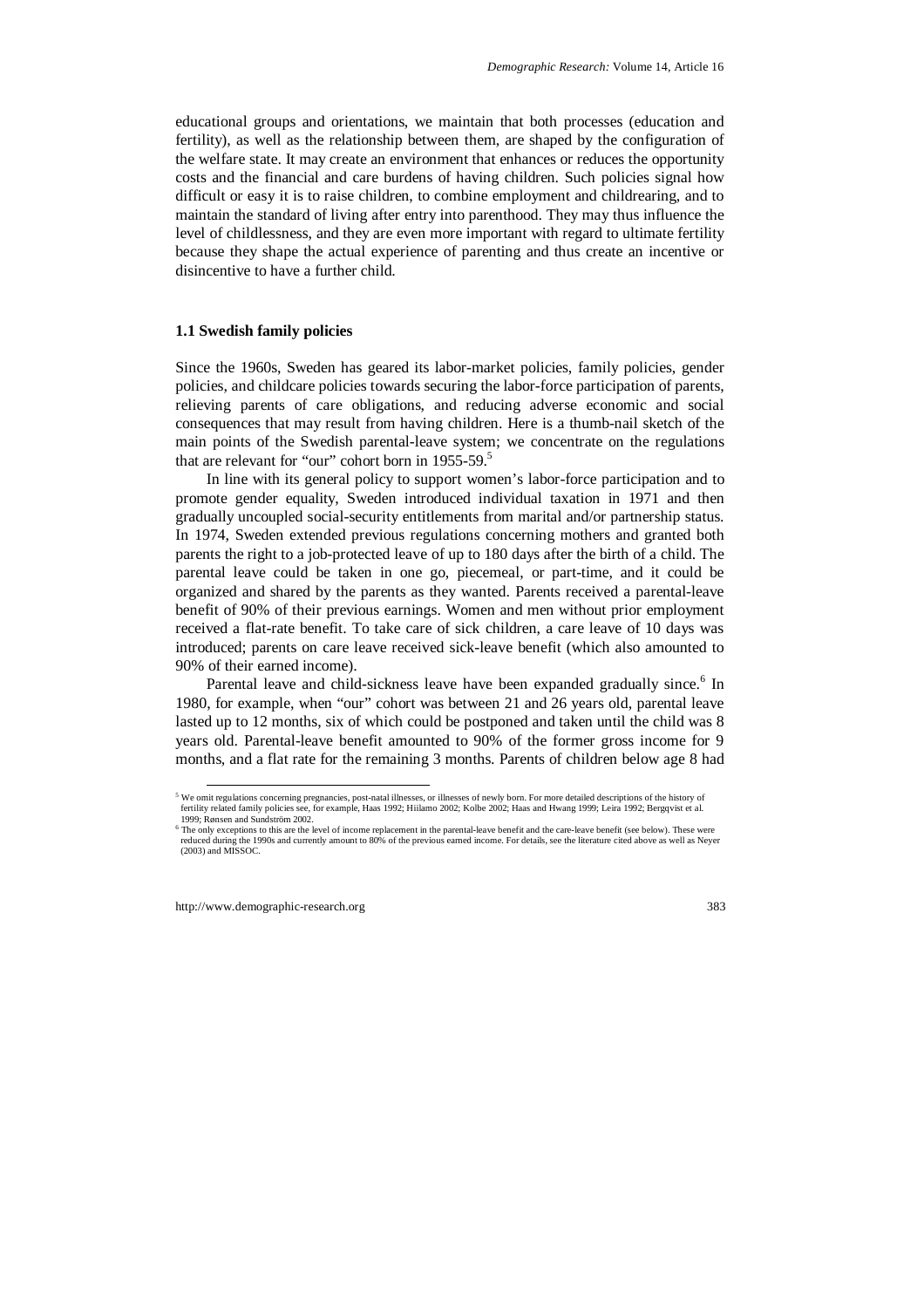the right to reduce their working time. Parents of children below age 12 had the right to up to 60 days of paid care leave per child and per year to take care of their sick child. In 1989 the parental-leave period was extended to 15 months, 12 of which were paid at a 90% income-replacement level. During the economic crisis of the 1990s, childbearing and care related benefits were reduced to 80% (and for the year 1996 even to 75%) of the former income. As mentioned in our companion paper (HNA1), the public sector sometimes offers additional payments to reduce the difference between the legal benefit level and previous income. This feature is important for our reflections on the importance of educations that frequently lead to a job in the public sector.

In 1980 Sweden formalized a regulation that allowed women to retain the level of their parental-leave benefit if they got their second or subsequent child within 24 months after their previous birth.<sup>7</sup> The period was extended to 36 months in 1986. In both cases, the "speed premium" led to a shortening of birth spacing and an increase in second and subsequent birth risks which contributed to the overall increase in fertility during the 1980s (Hoem 1990, Andersson 1999, Andersson, Hoem, and Duvander 2006).

From the late 1960s on, Sweden intensified its efforts to increase public childcare services for children of all ages. In 1975 about 16% of the children aged 1-2 years were in public childcare. By 1980 their share had risen to 31%, and it continued to increase to about 45% in 1990, and to about 60% in 1999. Of the children aged 3-6, only about 17% had a place in public childcare in 1975. During the 1980s the percentage of such children in public childcare facilities rose from 38% (1980) to 64% (1990) and to about 80% at the end of the 1990s (Nyberg 2000:16, Bergqvist and Nyberg 2002:289,293). During the 1970s and 1980s the parental contributions to the cost of public childcare amounted to about 10% of the total childcare costs (Bergqvist and Nyberg 2002:290). Until 2001, except for pre-school childcare for the 5 to 6 year olds, the right to childcare places was largely restricted to children of employed parents or to parents in education (Bergqvist and Lindblom 2003:396,399).

#### **1.2 Main assumptions**

Sweden has thus implemented child support, parental-leave, and childcare policies that should reduce the opportunity costs of having children for women at all educational levels. The speed premium should furthermore work as an incentive to have another child relatively fast. Since it encourages having children closely spaced it may even contribute to increase the ultimate fertility among women who start childbearing late in

<sup>&</sup>lt;sup>7</sup> The regulation prior to 1980 was that women could retain their level of parental-leave benefit if they got their second or subsequent child within the period of parental leave plus six months (Hoem 1990; Hoem 1993).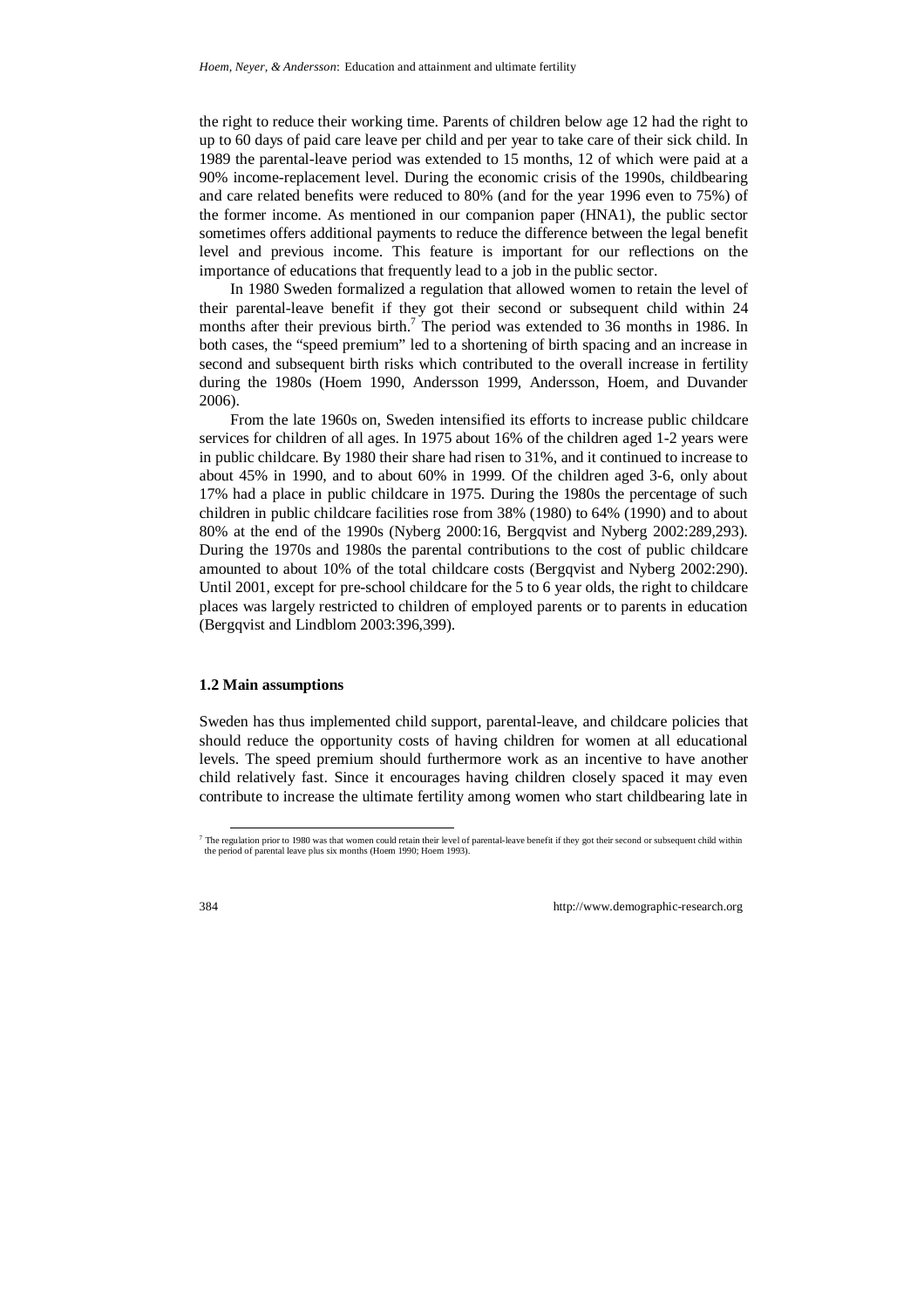their lives. We would therefore expect that the Swedish family policies diminish differences in ultimate fertility among women with different educational levels. Since the parental-leave benefits and the access to childcare are closely linked to a person's employment, we expect, however, differences among women of different educational groups. In the Swedish context, women with an education that leads to rather unstable employment careers or to professions with comparatively high economic insecurity should have lower ultimate fertility than women with an education that offers stable employment prospects. Likewise, we would expect that women with an education that frequently leads to employment in the public sector should have higher ultimate fertility than women who choose other educational lines, because the public sectors offers more stable employment possibilities.

As we outlined in our companion paper (HNA1), the dynamic selection process and the structural realities of educational and occupational life will reinforce each other and will work toward differentials in fertility levels among groups with different educational orientations. In particular, we would expect to find more childbearing on average among women who choose an education that leads them to be teachers or to work in the health sector, both of which are client-oriented occupations in the public sector. Conversely, we would expect fewer children than the average among women whose education leads them into typically male occupations (engineering, police work), or where the education is less obviously attached to clear occupational streams (work as an artist, liberal arts without teaching qualifications).

Individual preferences and social norms attached to specific education (and corresponding occupations) play also a role. Teachers and women in the caring professions may have more children than women in a technical profession, partly because their closer orientation toward other people as pupils or patients is associated with a closer orientation toward family life as well, and partly because socialization during education and working conditions in their occupations are both conducive to family formation. Likewise, artists and humanists may have fewer children than women with a teaching degree in arts or humanities because their work-style, their life-style, and the norms of their social environment may be less compatible with child-raising (Jensen 1973). These various features $<sup>8</sup>$  should manifest themselves partly in the extent</sup> of permanent childlessness, which we studied in our companion paper, but also in terms of ultimate fertility, which we address in the present work.

At first blush, we would expect low childlessness and high ultimate fertility to be strongly associated with each other, and conversely for both aspects of low fertility. The reason is partly algebraic (in that a high fraction childless in the ultimate-number-ofchildren-distribution of an educational group is likely to draw the mean ultimate

-

<sup>&</sup>lt;sup>8</sup> The features are outlined and discussed in more detail in Section 2 of our paper on childlessness (HNA1).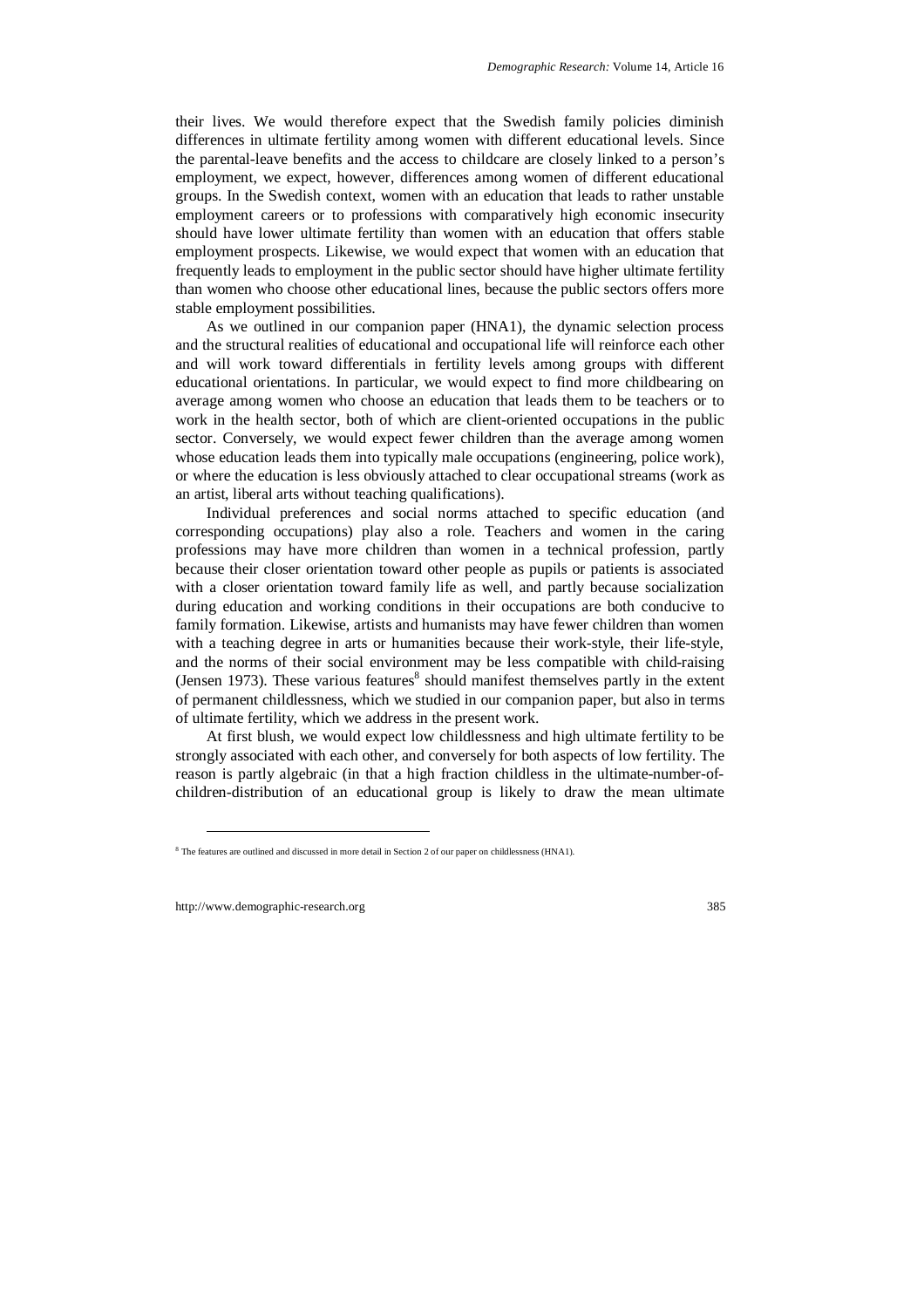number downwards, and conversely for a low fraction childless), and partly theoretical (as we have hinted at above and have spelled out more extensively in our companion paper). As we shall see, this expectation is also fulfilled in most cases, religious education being the single exception, to which we return below.

## **2. Data and method of analysis**

#### **2.1 The register data**

For our present investigation we use complete individual-level register data for some 250.000 women born in Sweden in 1955-59 and domiciled in Sweden during the census of 1960 or at any time since. (For a detailed account of the data, the process of data cleaning, and the selection of our cohort, see HNA1, Appendix 1.) We have data about demographic behavior in the years through 2002, extracted from the Swedish central population register. We have also information for the same individuals from the country's educational register through 1998.<sup>9</sup> As we mentioned in our companion paper (HNA1), we have concentrated on the cohort of Swedish women born in 1955-59. We study how ultimate fertility is associated with final educational attainment at the time of data extraction at the end of 1998, by which time this cohort had reached an age around 41 years. We have measured ultimate fertility at the end of 2002, when our cohort is between 43 and 47 years old. Due to quality problems at the initial stages of the Swedish educational register (HNA1, Appendix 1), we are reluctant to use older cohorts, and the next-younger five-year cohort has "only" reached an age around 36 at the same time (HNA1, Table A2). There is considerable educational enrolment between ages 36 and 41 in our cohorts born in 1959 and earlier. In order to check the generality of our findings, at least in Sweden, we have also carried out the analysis for the neighboring cohorts born in 1950-54 and in 1960-64. With some minor exceptions that we allocate to random variation due to the small size of some of our groups, the general patterns that we describe are robust across these cohorts. We have combined the finemeshed educational codes used in the educational register to get the ca. 60 educational groups that are indicated on our diagrams and in the corresponding Table A2 in our companion paper (HNA1).

-

<sup>&</sup>lt;sup>9</sup> The reason why we have data up to different end-years is that demographic data have been added every year since the original extraction.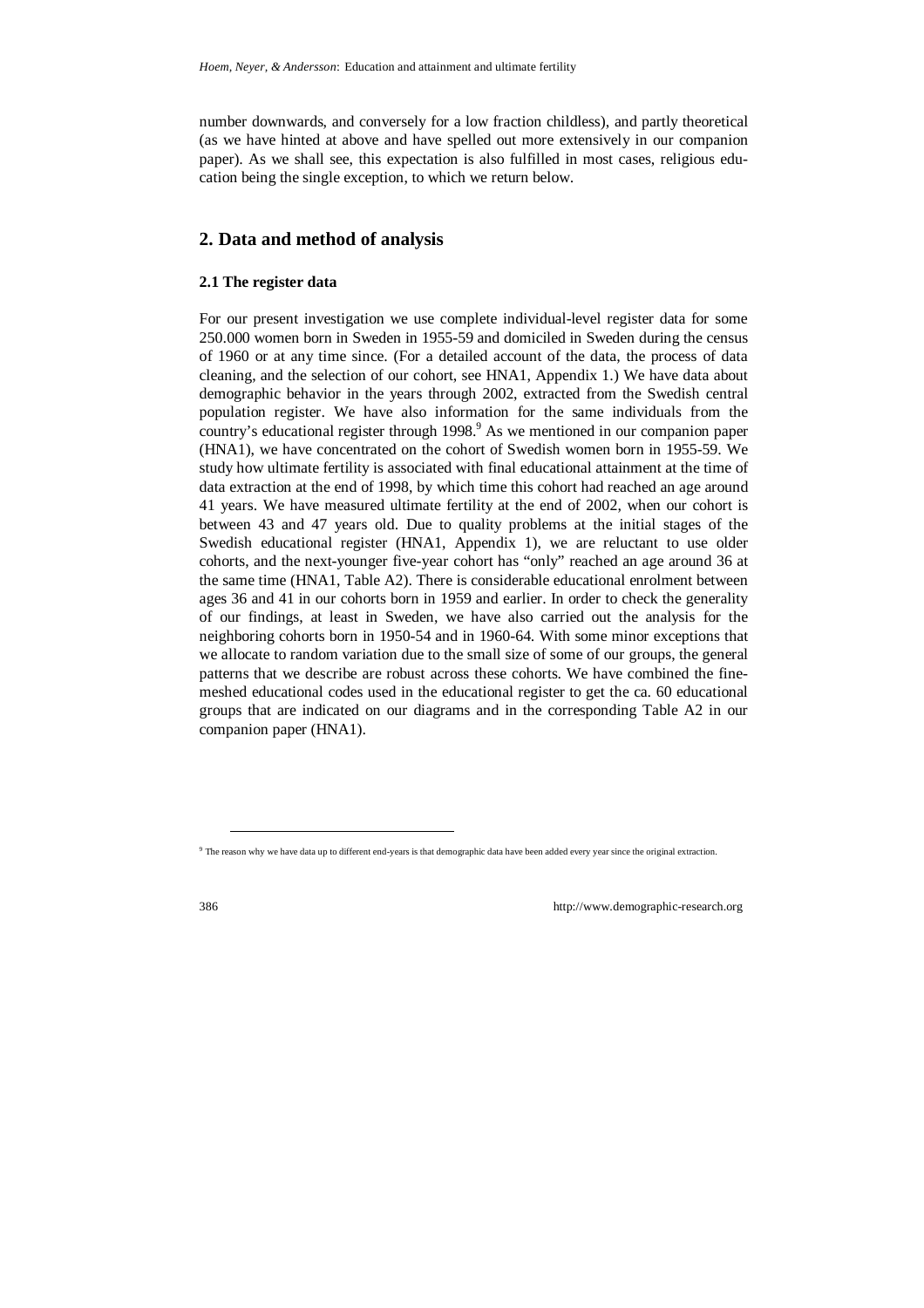#### **2.2 Method of analysis**

As we explained in our companion paper, we apply a relatively simple method for our analysis (HNA1, Appendix 1). In statistical terms, our procedure can be interpreted as follows: We face a two-dimensional outcome, with the final number of children born to a woman as one dimension and final educational attainment (defined in terms of both level and direction of the education) as the other. We study the structure of the distribution of the former variable, conditional on the outcome of the latter. We trust that this structure gives us new insights into the underlying dynamics that we are really interested in. It also avoids the fallacy of treating educational attainment as causally prior to childbearing in a situation where the two processes evolve in parallel and influence each other mutually.

### **3. Some main results**

Figure 1 contains some of our main results on ultimate fertility among Swedish women born in 1955-59. Their ultimate fertility is represented by the cohort's Completed Fertility Rate, which we abbreviate to CFR.

### **Figure 1: Ultimate fertility (CFR) by educational group; Swedish women born in 1955-59**

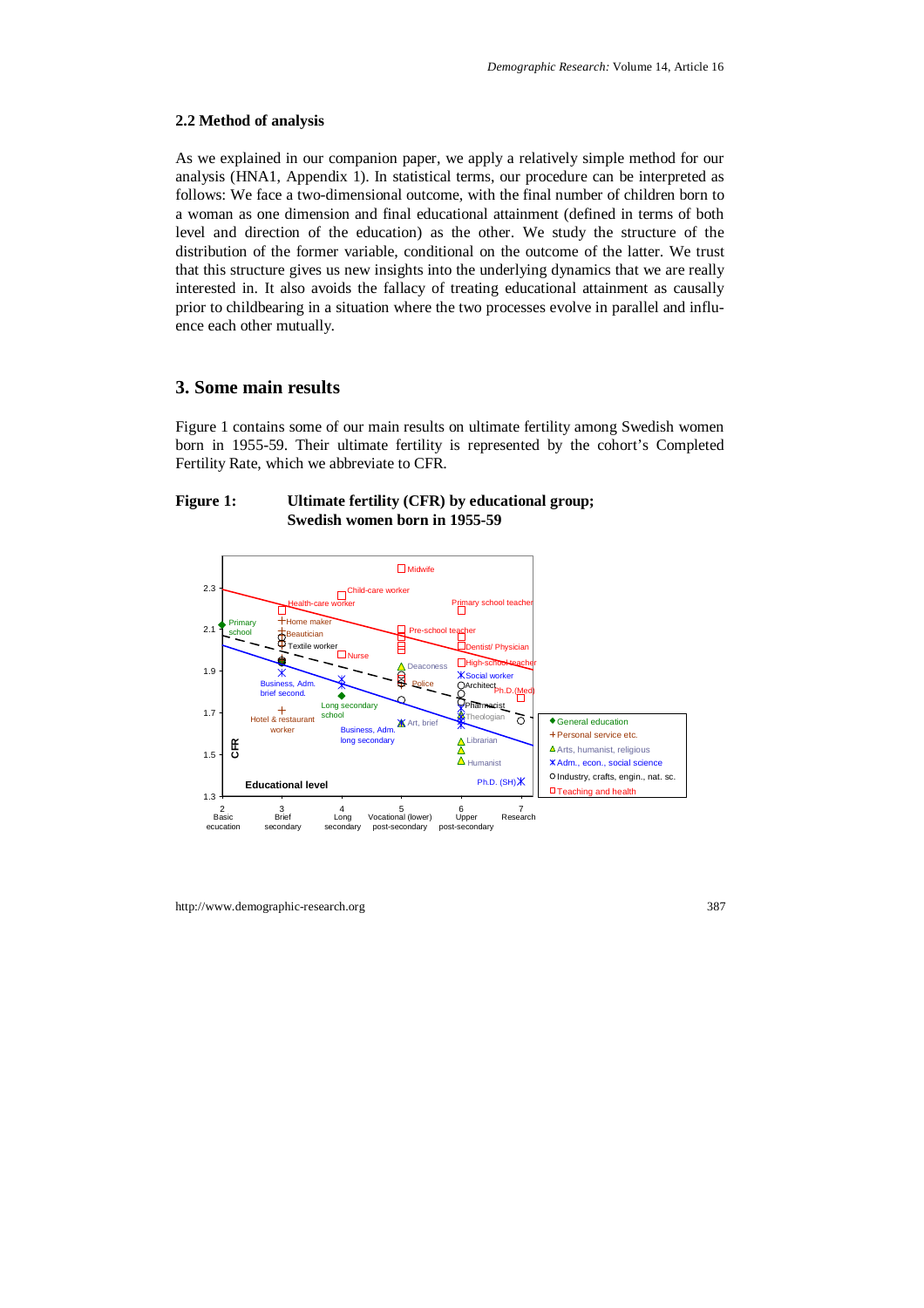In the diagram, we have indicated the various educational orientations by markers of various forms and colors. As indicated in the diagram legend, we use six orientations, which comprise (i) education for work in personal service, in the post office, and so on; (ii) education for religious and art occupations, etc.; (iii) education for occupations in teaching and health provision; (iv) education in administration, business, economics, social science, and legal professions; (v) education for occupations in industry, trade, engineering, pharmacy, the natural sciences; and finally (vi) general education without any specific occupational orientation. The educational levels are defined in terms of the highest education ever completed and comprise the following levels: compulsory education (level 2), brief secondary education (level 3), long secondary education (level 4), lower post-secondary education (level 5), upper postsecondary education (level 6), and advanced research degrees (level 7; for details, see HNA1, Section 3.)<sup>10</sup>

Here briefly are the main features of Figure 1:

(1) For the educational lines that can sensibly be seen as distributed over many educational levels, ultimate fertility decreases with an increasing educational level, as is indicated by the trend-lines included in the diagram. The red trend-line covers education in teaching and health; the black trend-line is for education for jobs in industry, crafts, engineering, and natural sciences; and the blue trend-line is for education aiming at jobs in administration, economics, and the social sciences. Across educational levels the CFR spans from 2.12 for women who have the lowest educational level only, to 1.65 for women with an advanced research degree. The differences between the educational types are, however, more pronounced. As in the case of childlessness, educational orientation is a more important indicator of ultimate fertility than the educational level. A two-way analysis of variance shows that the educational orientation explains more than twice as much of the variation in ultimate fertility than does the educational level (details not shown here).

(2) Women educated for jobs in teaching and health care are in a class of their own, with much higher ultimate fertility (CFR=2.13) than in any other major grouping. It is much more important for the ultimate fertility whether an education belongs to teaching and health care than what level of education the woman has.

(3) Women educated to be librarians, artists, or humanists have much lower ultimate fertility than any other groups. In this connection, humanists (CFR=1.45) are women who have a university education on the B.A. or M.A. level in the liberal arts,

<sup>&</sup>lt;sup>10</sup> The companion paper also contains the basic childbearing statistics on which Figure 1 is based (see Table A2 there) and more details about our data cleaning and such matters (HNA1, Appendix 1).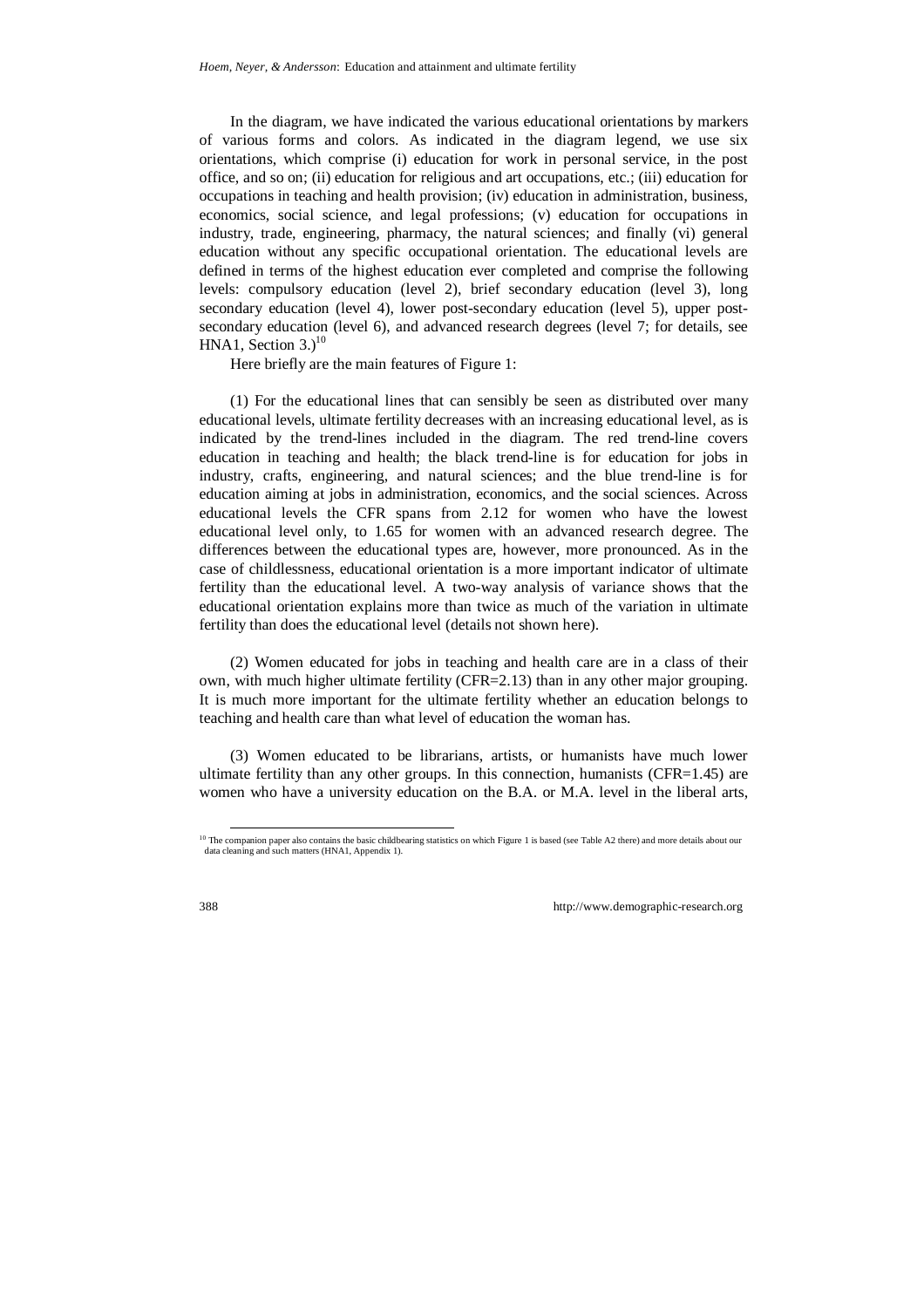but who have not acquired pedagogical qualifications as high-school teachers. Women with a corresponding background and teaching qualifications are assigned to the group educated to be high-school teachers and are represented by a red square in the swarm of markers for the upper post-secondary level in Figure 1 (CFR=1.95). Unlike librarians (say), artists (CFR=1.56) and non-teaching humanists (CFR=1.45) face a labor market where there are no obvious direct occupational lines for which they have attained qualifications. We believe that such occupational insecurity may be part of the explanation why the latter groups have lower natality than most other groups. Librarians (CFR=1.59) have a more secure and obvious occupational life, and also have a bit higher fertility than those artists and humanists, but librarians still have much lower fertility than many other groups, and the reason why needs further exploration, though their lower income than other similarly well-educated groups may matter.

(4) Women educated for religious occupations are in another class of their own. In our companion study (HNA1) of permanent childlessness, university-level theologians and women with a non-academic religious education $11$  had unusually high percentages childless, yet with CFRs around 1.8 to 1.9 they cannot be singled out in Figure 1 as having particularly few children on average. By Swedish standards, the ultimate fertility among those of them who ever become mothers is very high, however (CFR=2.77 among the mothers who are deaconesses and CFR=2.52 among the mothers who are fully-fledged theologians). This is a phenomenon that we shall call bifurcation. We return to it below.

## **4. The role of motherhood**

### **4.1 Ultimate fertility vs. childlessness**

As we mentioned above, one would expect educational groups that have little childlessness to also have a higher total number of children (CFR) than others, and conversely for groups that have much childlessness. This pattern also shows up in the scatter plot of Figure 2, which gives a new angle on ultimate fertility. The two groups of women educated for religious work deviate conspicuously by having high fractions childless but middle-level ultimate fertility. As we noted in our introductory section, these two groups are interesting outliers.

 $<sup>11</sup>$  For simplicity, women with a non-academic religious education are denoted as deaconesses in all diagrams, because this is a large group among</sup> them and the designation is easy to include in a graphic.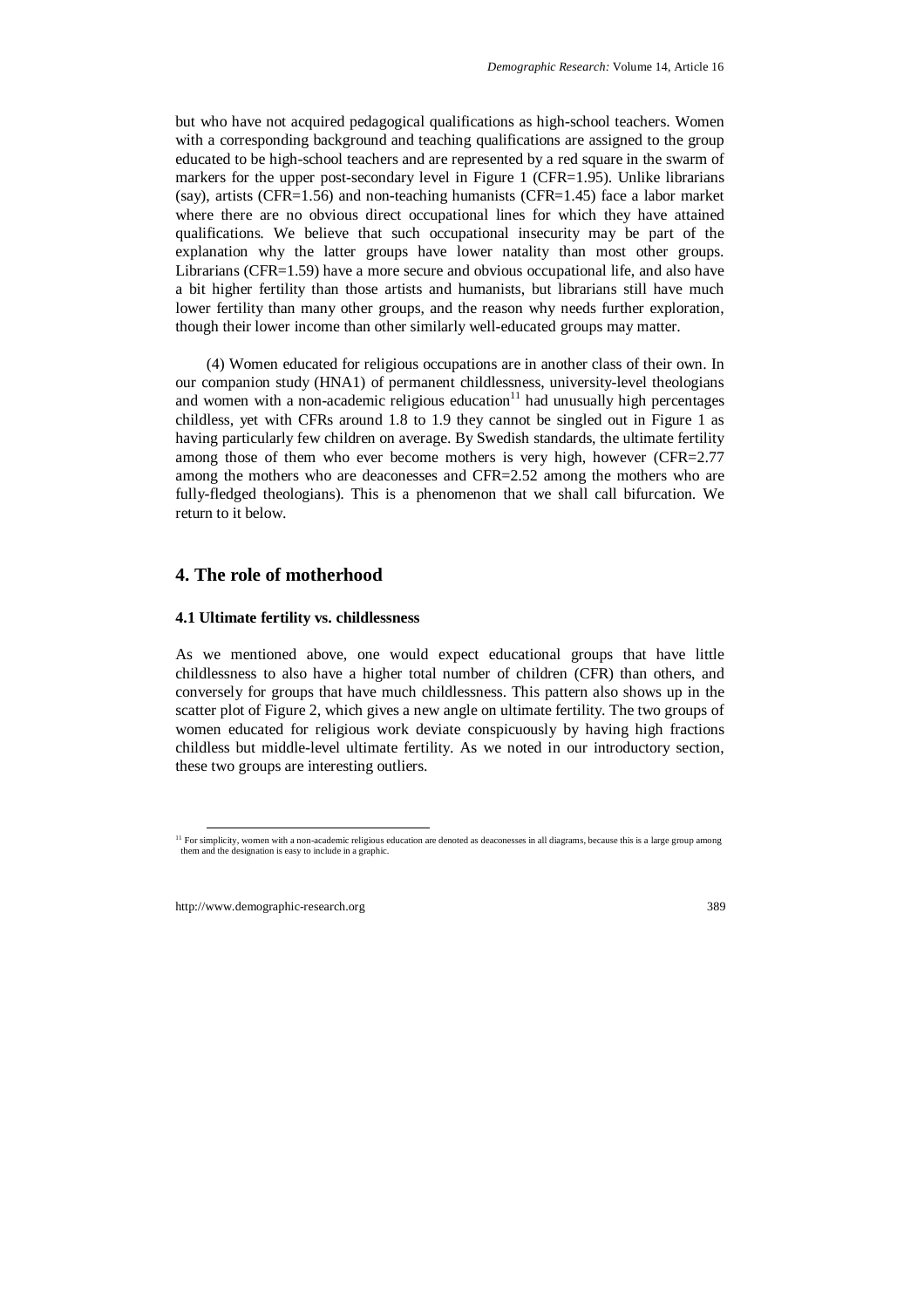#### Figure 2: Ultimate fertility (CFR) vs. per cent childless;  **Swedish women born in 1955-59**



#### **4.2 The ultimate fertility of mothers**

In addition to the CFR for all women in each educational group, we have also computed the mean ultimate number of children for women that have any children on record (see Table A2 in our companion paper). Figure 3 contains a scatter plot for the difference between the two ultimate fertilities, plotted for each group against the CFR for all women in the same group.<sup>12</sup> To see the tight association between the two dimensions in the diagram more easily, we have also plotted a least-squares line fit to the data points.

<sup>12</sup> Let us concentrate on a given educational group and use  $N$  to designate the number of children a given woman in the group ever has. Also let  $p_{n} = P\{N = n\}$  and (for later use)  $p_{n+} = P\{N \ge n\}$ . Then the per cent childless is  $p_{0}$  and the CFR for all women (in the group) is the expected value *EN*. The ultimate fertility for the mothers in the group is  $CFR^* = E\{N \mid N > 0\} = CFR/(1-p_0)$ . Since trivially  $EN = E\{N \mid N=0\} P\{N=0\} + E\{N \mid N>0\} P\{N>0\}$ , we get after some simple re-arrangement that  $CFR^* - CFR =$  $p_0$  CFR<sup>\*</sup> = CFR  $p_0/(1-p_0)$ . In Figure 3 we have plotted this CFR difference against the CFR for all women. The latter is denoted CFR(all) in the diagram.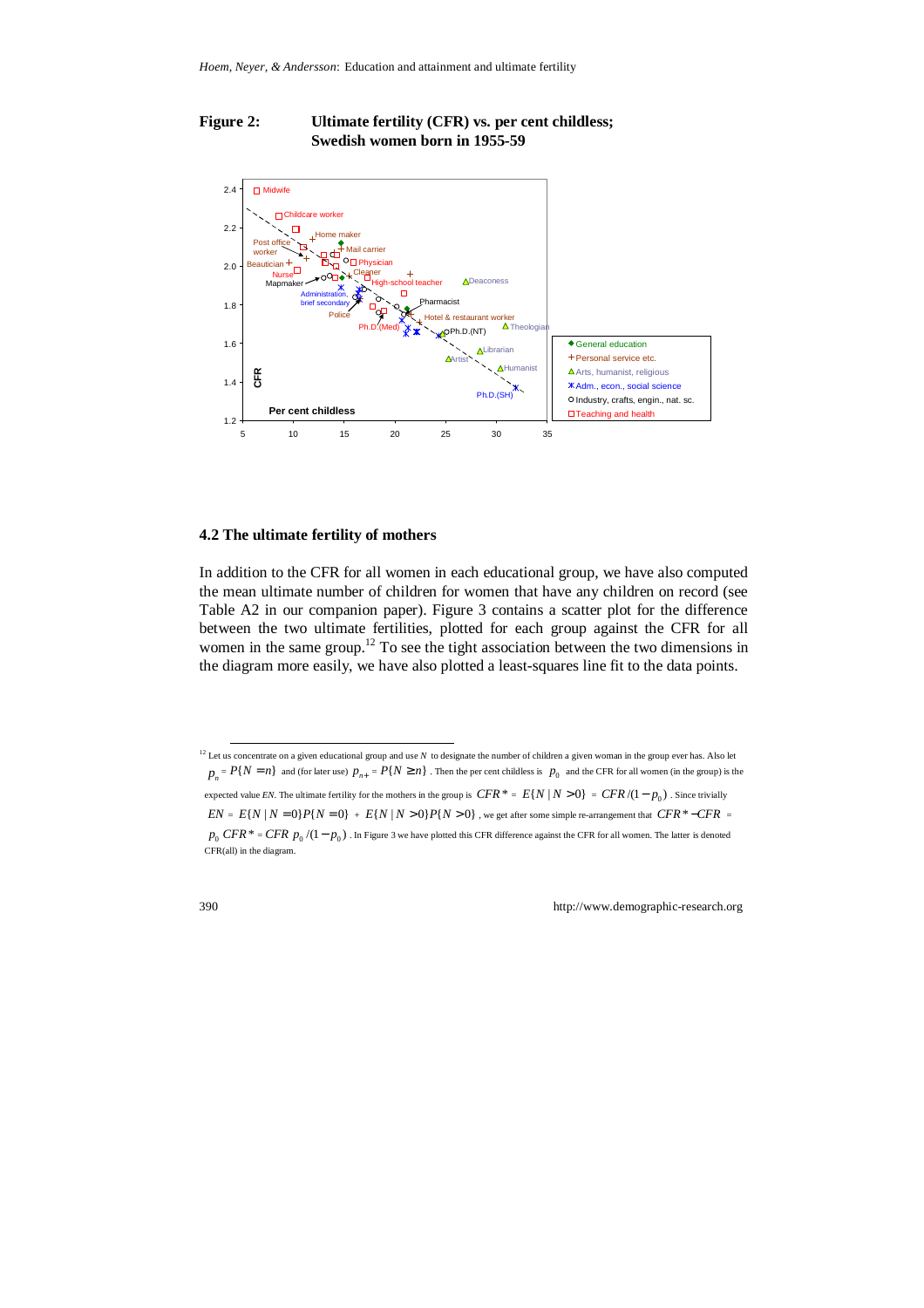

#### Figure 3: **[CFR (mothers) minus CFR (all)] vs. CFR (all); Swedish women born in 1955-59**

We see again that women with a religious education stand out from the others, in that those of them that ever become a mother have some three-quarters of a child more than the average in their own educational group. This is a much larger increment than in any other educational group. We see it as a reflection of the strong bifurcation in childbearing activity among the religiously educated that we have mentioned already.

Otherwise the general pattern shows a higher incremental CFR for mothers in educational groups that have a low ultimate fertility. Typically, women educated for work in esthetic and humanist professions ultimately have something like half a child more in the mean if they ever become mothers than the mean-total for their own educational group. Some of the groups educated for jobs in administration or the economic or social sciences have similar increments. In particular, this is the case for lawyers and Ph.D.s in non-medical sciences. With such educational backgrounds, it seems that women either get no children or they get about as many as everybody else. These features are stable across our three cohorts and are independent of the two cutpoints at which we have measured educational attainment (at age 35 and at age 39-43). We see no similar bifurcation<sup>13</sup> among women educated for the teaching or health professions.

<sup>&</sup>lt;sup>13</sup> Our concept of bifurcation is a variant of the idea of polarization introduced by Strohmeyer (1993) and Huinink (1995), who claim to find that highly educated West German women tend to either have no children or to have two or more. (In the notation of our previous footnote,  $p_0$  and  $p_{2+}$  should both be large and  $p_1$  should be low for highly educated groups when polarization is present.) Huinink (1995) writes that this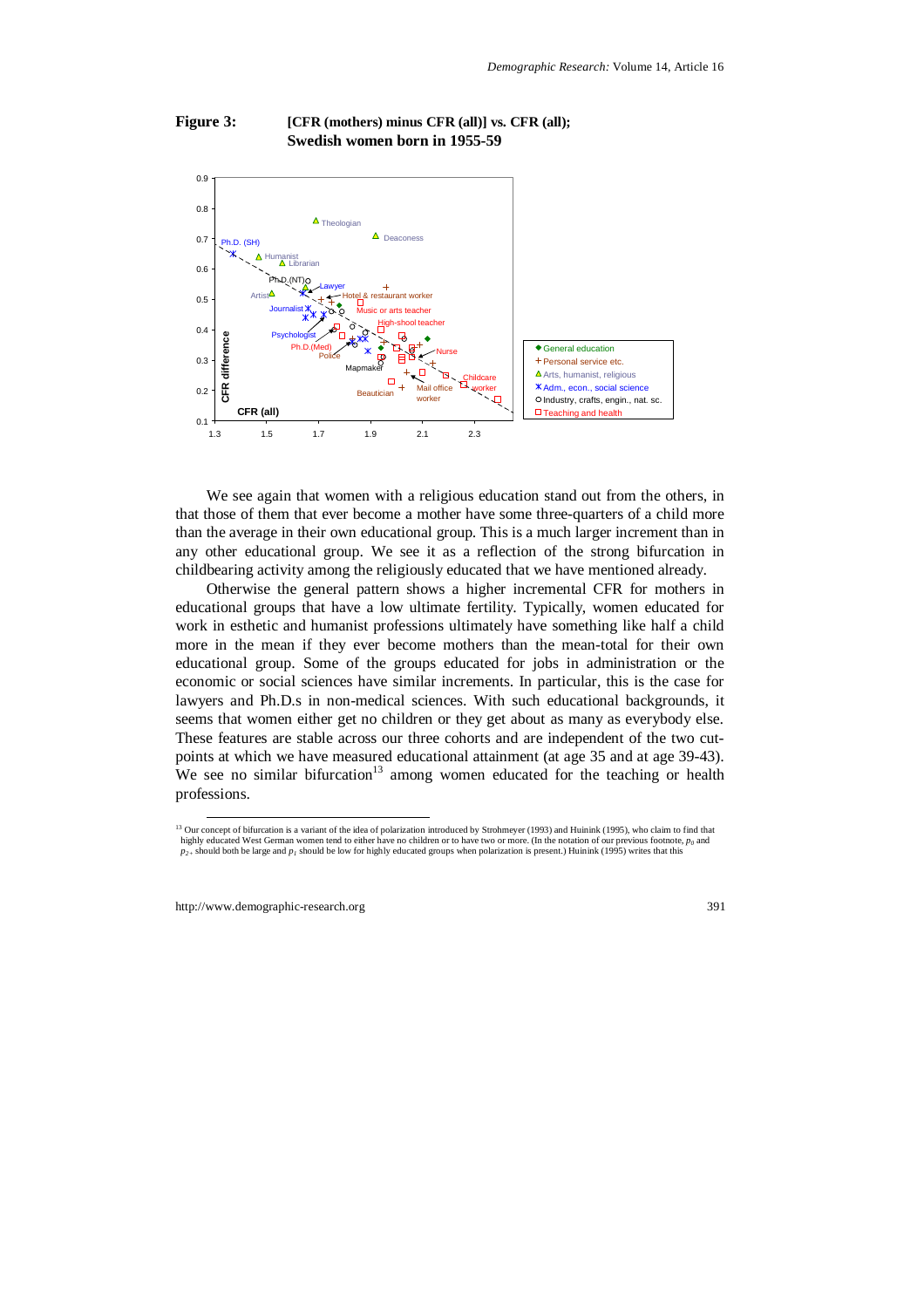## **5. The role of marriage**

#### **5.1 Ultimate fertility vs. per cent never married**

We do not believe that differential marriage formation is much of an explanation of childbearing differentials for most educational groups in Sweden. During the 1980s, the main childbearing years of our cohorts, about half of all newborn in Sweden were to non-married couples (SCB 1994:Table 3.2). Nevertheless we have plotted the mean ultimate fertility in our educational groups against the per cent never married, mostly out of curiosity. Figure 4 does show that the CFR tends to be high in educational groups where many people marry, and conversely for groups with much non-marriage, but other aspects of the figure have attracted more of our attention. We have added a stippled segmenting line to see more clearly how the various educational types group themselves into typical locations. All markers for the teaching and health professions (red squares) lie "northwest" of the segmenting line and most markers for administrative education, economics, and social science lie "southeast" of it. The markers for both groups of religious education lie "west" of the line (and "southerly" as compared to the red squares of the women with teaching or health education) because the corresponding women have such low percentages never married. The markers for women educated for esthetic and humanist professions tend to lie to the "south-east" of even the blue asterisks (for women trained in administration, economics, social science, and legal professions), because relatively few artists, librarians, and non-teaching humanists ever marry.<sup>1</sup>

Both groups of yellow triangles (for women with a religious education and women with an education in arts and humanities) are outliers on either side of the divide. The markers for women educated for jobs in personal service (like beauticians, waitresses, mail carriers, police women), marked by brown plus signs, are spread out over the whole plane with no visible pattern. In similarity to women educated in arts, religion, humanities, we find a divide among women with training in personal services. One group displays high ultimate fertility and high percentage never married (women educated as cleaners, service personnel, food processors); another group shows high ultimate fertility and high percentage of ever married (women educated as beauticians,

phenomenon should not extend to the less highly educated, and he expects that it should not be present in Swedish data, because it is so much easier for Swedish women to combine a professional life with childbearing. As Table A2 of HNA1 shows, however, there is lots of evidence of polarization in Sweden ( $p_0 > p_f$  for many educational groups), and it is by no neans confined to the highly education in Sweden ( $p_0 > p_f$  for many educational groups), and it is by no means confined to the highly educated

between educational level and nuptiality. For this purpose we include Figure A1 in the appendix to this report. To display any general tendencies, we have fitted linear trends to the markers for the same clusters of educational groups as in our Figure 1. Contrary to theoretical expectations, Figure A1 contains nothing like the clear gradients of Figure 1. There does not seem to be any important general decrease in nuptiality connected to improved educational attainment, the way some theories about the connection between women's education and autonomy would lead us to expect. In fact, for women educated for the teaching and health professions, ultimate nuptiality increases somewhat with educational level. (Since Figure A1 shows the per cent never married, this corresponds to the declining red line in this figure.)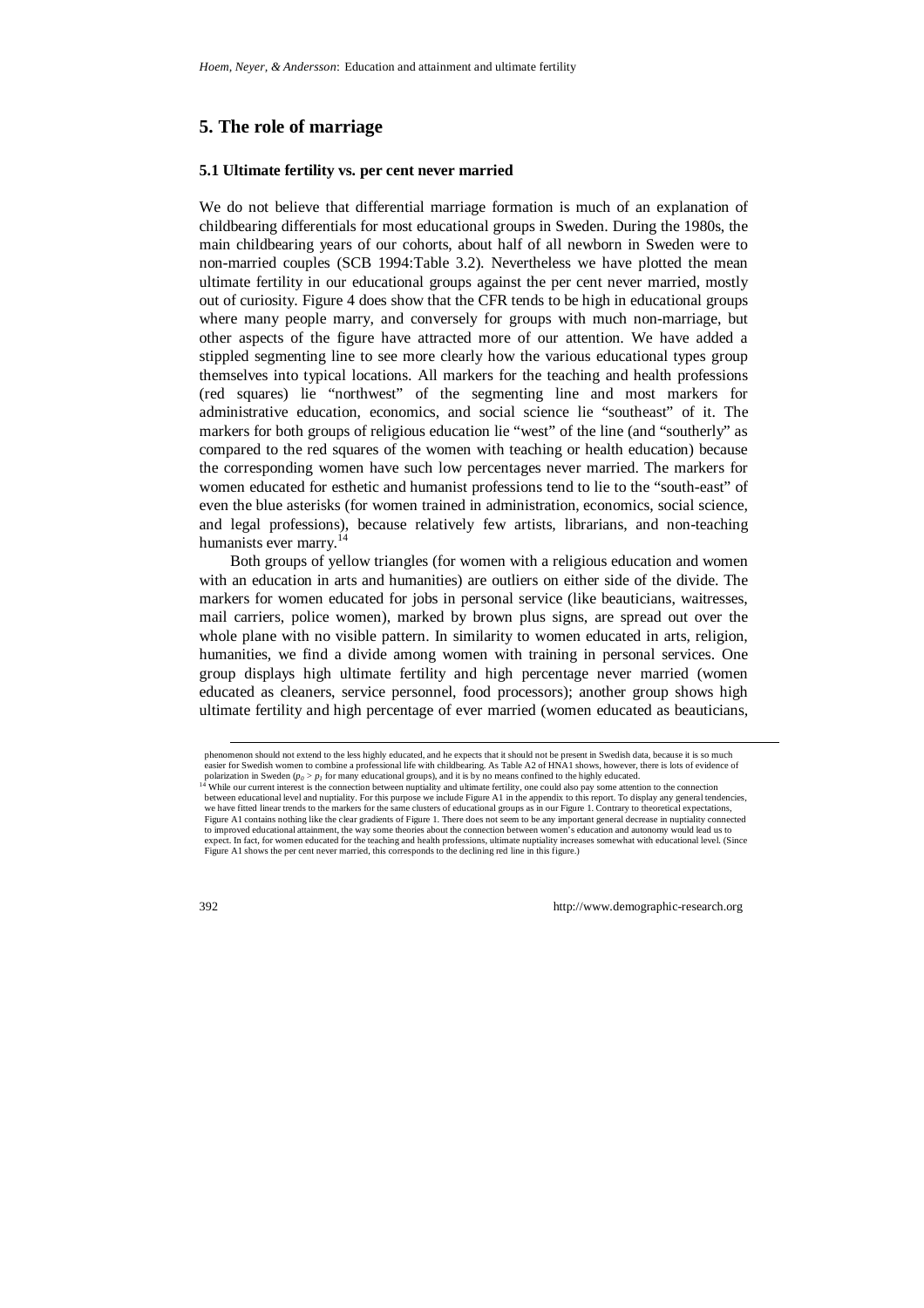hairdresser, mail carriers, postal office workers, home makers). Women educated in industry, crafts, trade, engineering, and the natural sciences (black circles) as well as in administration, economics, social sciences, legal professions, take a middle position with regard to marriage and ultimate fertility, with the exception of women with an education as textile workers or mechanics and engineering. The latter two groups impress us through their high ultimate fertility and their high shares of never-married women. Women with a research degree, the highest possible education in Sweden, do not stick out as a group of their own; they mostly fuse into the pattern that is characteristic for their line of education.

In general it seems that women educated in female-dominated educational lines and/or women with educations that lead to employment in the public sector (teaching, health, care, pharmacy, postal-service work, police work, and other legal professions) are more often married than women who were educated in less female-dominated lines and/or in professions that lead to employment in the private sector. In similarity to our findings regarding childlessness and ultimate fertility, the educational orientation also proves to be a better predictor of whether a woman is ever married than the educational level does. A two-way analysis of variance shows that the educational orientation explains a great part of the variance in marriage behavior, while the educational level hardly contributes anything to it (details not shown here). Educations mostly leading to subsequent employment in the public sector display higher ultimate fertility than similar educations with subsequent employment in the private sector, even if the educational line is not female-dominated (mail carrier, postal office worker, police woman; exception: librarians). Figure 4 furthermore shows that ultimate fertility is highest among women educated in a female-dominated line that leads to employment in female-dominated areas of the public sector (teachers, childcare workers, health care professions). This raises the question whether the gender-segregated labor market in Sweden, the expansion of the teaching and social-care sector since the 1970s, which created work for women, and the sometimes better parental-leave conditions provided by the public sector have also helped produce the fertility pattern that we find. The contrast between (i) the ultimate fertility of women with an education in teaching, health, and care and (ii) that of those with an education in female-dominated areas directed toward the private sector (e.g.: business, administration) suggests such a link, although at this stage of our research we cannot provide more proof of this than what our plots show.

The comparison of the ultimate fertility and nuptiality levels of women with an education in teaching and health with those of librarians, artists, humanists, and Ph.D.s with a social science degree, further suggests that there exist education- and occupationspecific norms and preferences regarding family life. Women who choose an education in teaching, care, or health seem to be more inclined to marry and have children, or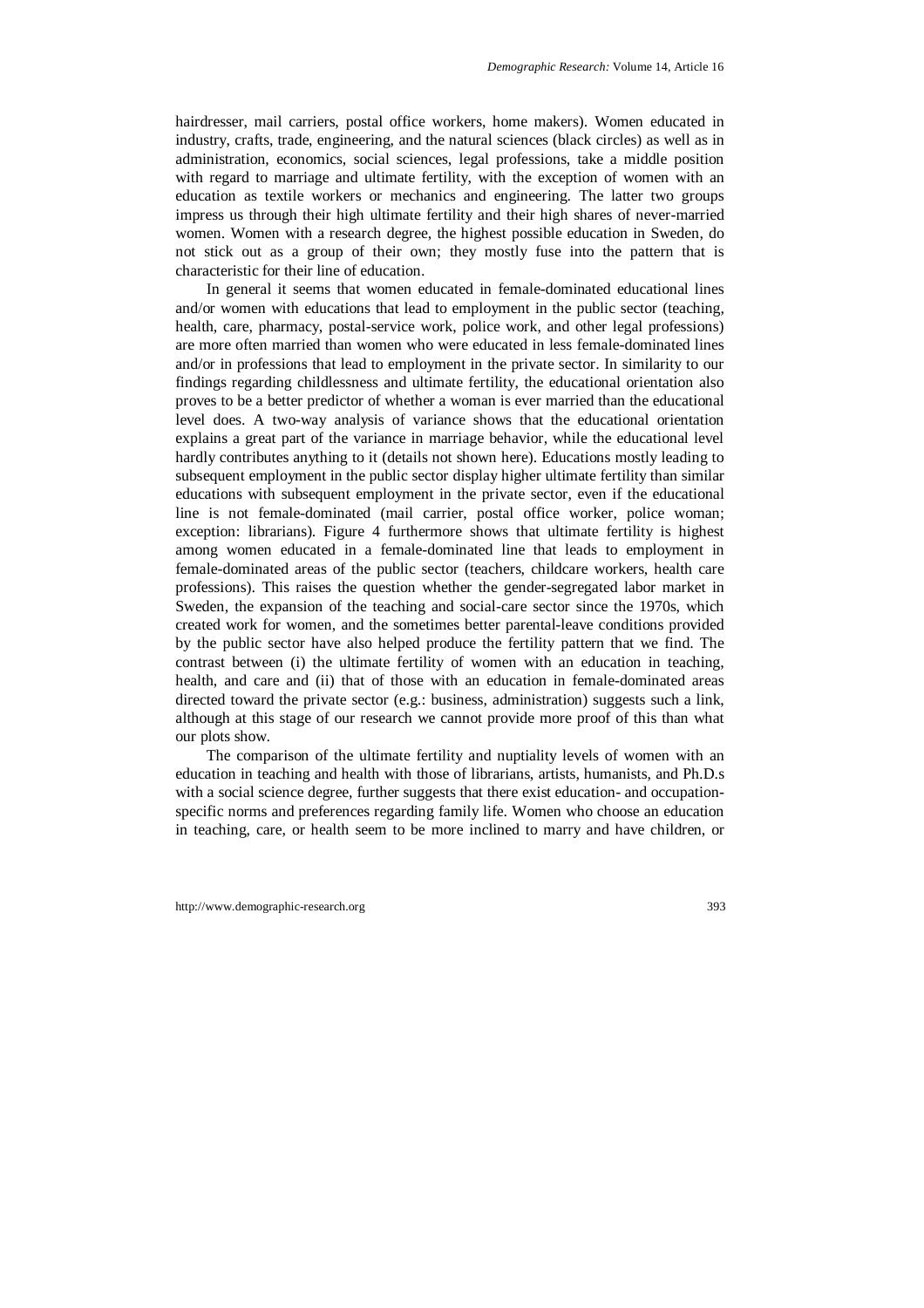being married and having children is the "order of life" for women with such educations. By contrast, women who take an education in arts, humanities, librarianship, or the social sciences may have planned a life without children and/or marriage; or else their subsequent professions leave less possibilities to have children and the prevailing norms of their professional environment are tied to life-styles that are not similarly compatible with children and marriage.

#### **Figure 4: Ultimate fertility (CFR) vs. per cent never married; Swedish women born in 1955-59**



#### **5.2 Ultimate fertility for the ever-married and for the never-married**

We have found a diagram like Figure 4 helpful in providing clues to where we can find (or exclude) explanations for our patterns of mean ultimate fertility, and we shall get back to that later. It has the disadvantage, however, that for each group it contains a plot of the mean of one variable (the CFR) against the mean of another variable (the per cent never married), while we need to get closer to an individual-level connection between the two covariates. To get further we have therefore computed the mean ultimate fertility for women who never married in each educational group, and also the corresponding CFR for women who ever married. (For the data, see Table A2 in our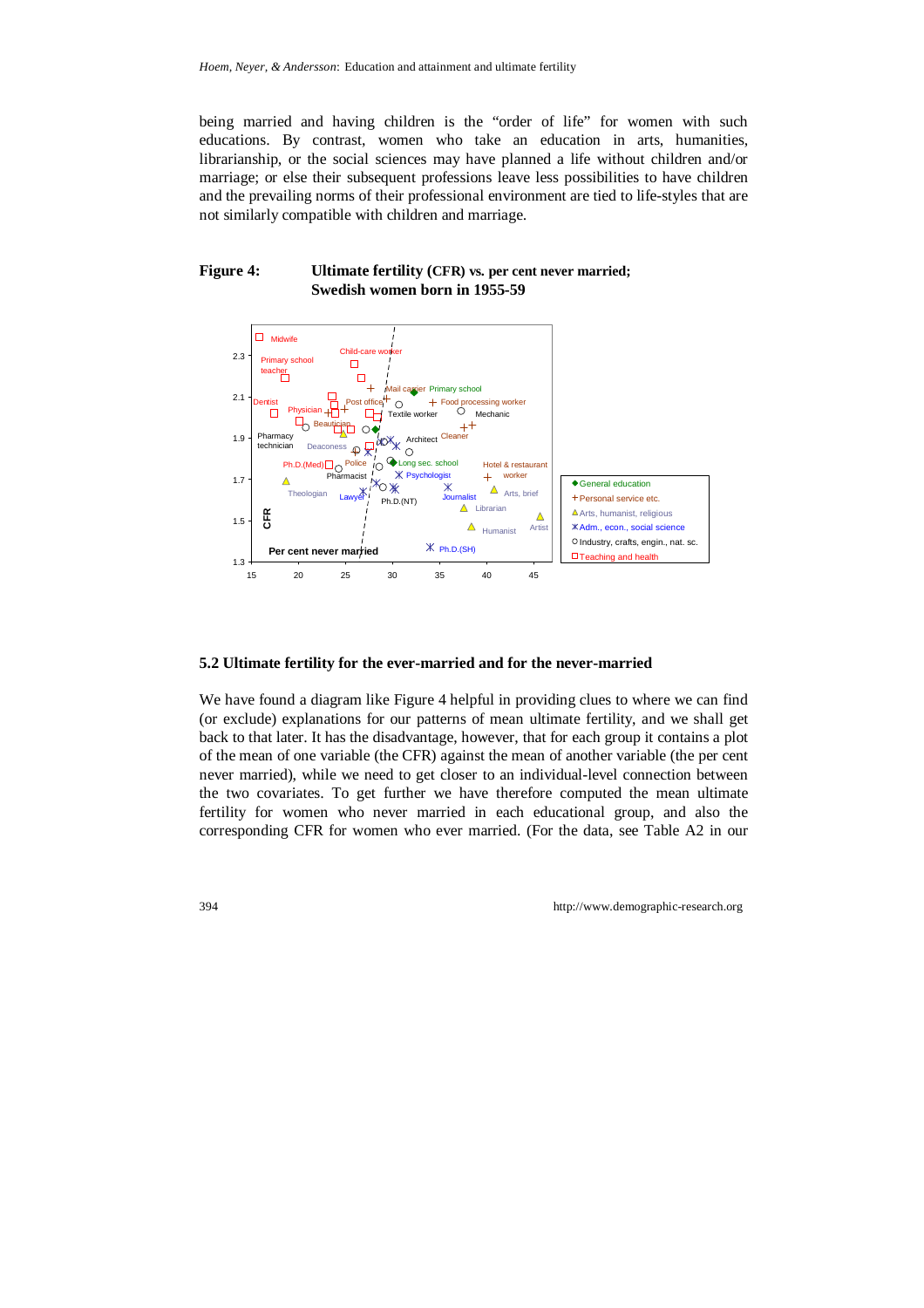companion paper once more.) This has produced one of our most revealing results, presented in Figure 5.

#### **Figure 5: [CFR for the ever married minus CFR for the never married] vs. the former; Swedish women born in 1955-59**



In Figure 5 the ordinate (set off along the *y*-axis) is the difference between (i) the CFR for the ever-married in an educational group and (ii) the corresponding CFR for the never-married in the same group. The first of these two CFRs is used as abscissas (along the *x*-axis). Two features of the scatter diagram and its underlying statistics (see HNA1, Table A2) have struck us as remarkable.

(1) If we disregard random variation, ever-married women have about one child more on average than the corresponding never-married women in most educational groups. This holds regardless of the level of ultimate fertility in the groups.

(2) The one exception is, once more, the religiously educated. Most other educational groups have somewhere between three-quarters of a child and one-child-and-ahalf on average among the never-married women, but the never-married deaconesses only have a mean of one-fifth of a child altogether, and the never-married universitylevel theologians hardly have any children at all. In each of the two groups, those who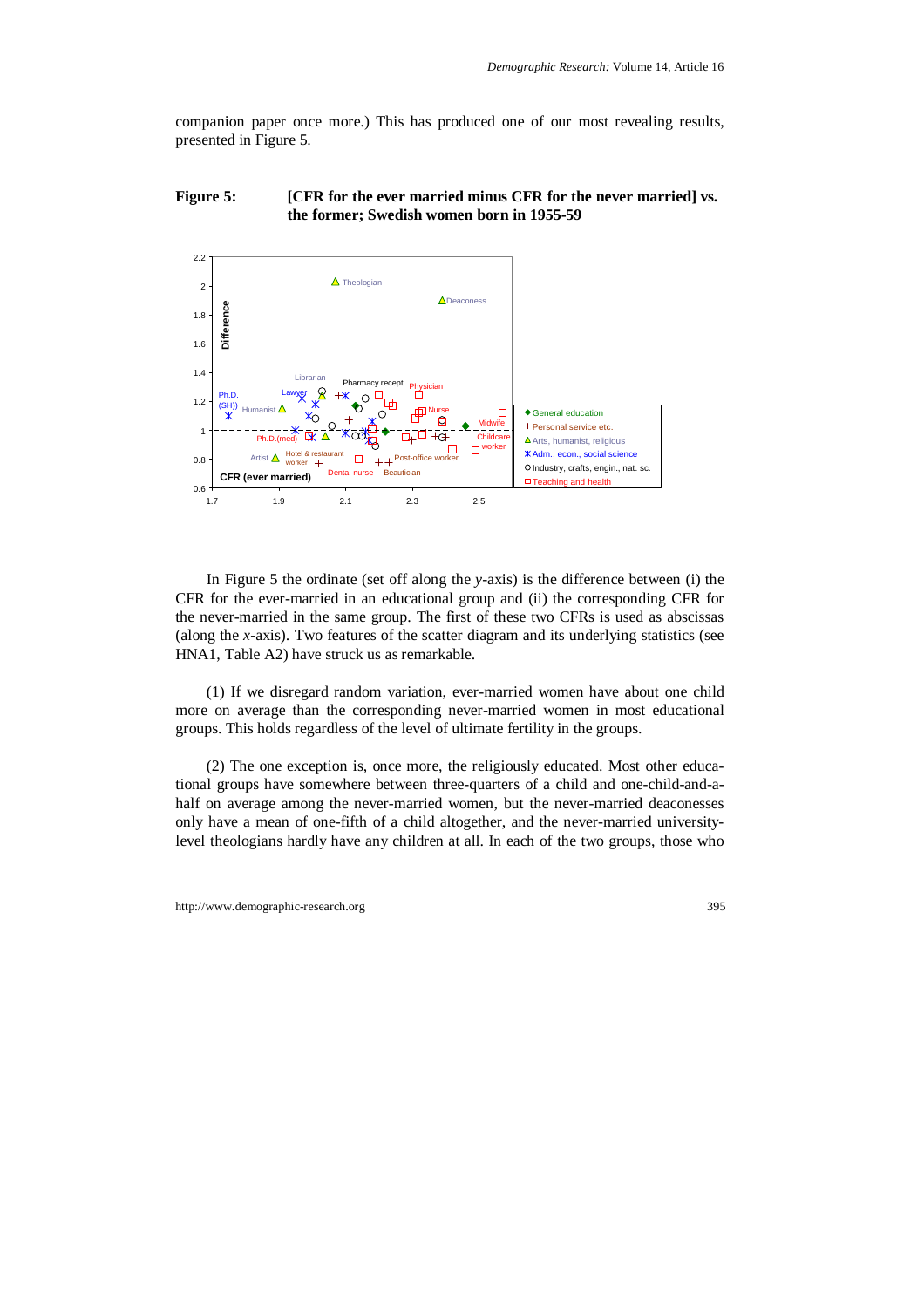ever marry have about two children more on average than those who do not. Again we see an extreme case of bifurcation, this time showing up as either (i) marrying and having children or (ii) never marrying and remaining childless (see HNA1, Table A2).

## **6. Dynamics of the educational system**

Most of what we report in our two papers is based on a measurement of women's educational attainment by the time of extraction of our educational data at the end of 1998, at which time our main cohort (born in 1955-59) had reached ages 39-43. As we have mentioned occasionally already, we have also experimented with their educational attainment at age 35, largely without finding any important differences in the patterns of childbearing behavior reflected by the two definitions of educational attainment. This is quite remarkable in view of the strong dynamics of educational attainment during the six age years on average between the two measuring points. Let us note that the groups recorded with a general (not occupation-related) education up through the gymnasium fell by 7744 individuals (11%) in our main cohort because they acquired further education after age 35 and therefore moved to other groups in our system. Conversely, the large group educated to be primary-school teachers increased by 25%, specialeducation teachers and teachers of health personnel (typical examples of late educational extension pursued by individuals who already have taken an education) increased by 82% altogether, nurses and midwives increased by 12%, the groups with a university-level degree below the doctorate went up by 11%, and the number of Ph.D.s rose by an 125% (but only from 412 to 929 women out of the quarter-million included in our analysis).

Due to the flexibility of the Swedish educational system, the mean age at first birth is lower than the mean age at which education is completed in quite a few educational groups. We have collected the most striking examples in Table 1. Mail carriers, cleaners, deaconesses, and teachers of children with special needs get their first child some five to six years earlier than they complete their education on average, and their mean age at educational completion is in the high twenties or later. This must reflect a pattern where women go back to take (more) education after childbearing. It illuminates our earlier reflections about disorder in the life-course (HNA1). The health-personnel groups and teachers listed are less extreme cases of the same syndrome. (Note that physicians are not among the groups that finish education after entry into motherhood on average.) These groups work in female-dominated labor-force segments in the public sector. Four different ways may lead to finishing education after entry into motherhood: *First*, highly feminized educational lines, like education in teaching, care, and health, may be organized in a way that make it easier to combine parenthood and education.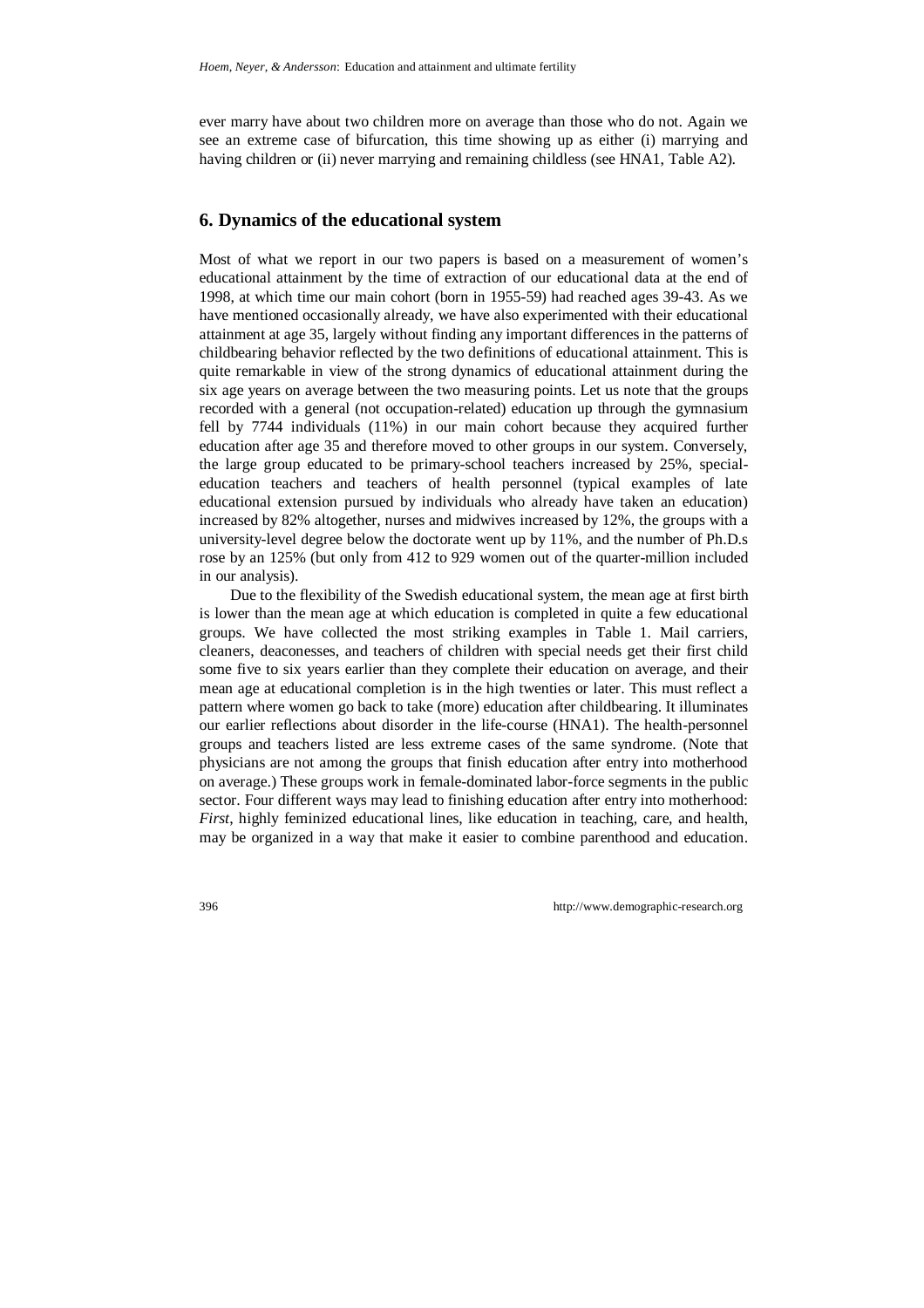*Second*, since the public sector provides an environment where parenthood and paid work are more easily combined than in other segments of the labor market, women with a child (or children) may take a new education that qualifies them for work in the public sector. *Third*, the education taken after childbearing is an update (or upgrade) of a similar education taken earlier, for example, a qualification to become a special nurse or a higher qualified nurse. *Fourth*, as we mentioned above, some of the education, like education as a psychologist or as a midwife, require prior education and/or some years of professional activity in specific areas.

| Educational group<br>at end of 1998 | Group<br>size | Group<br>level | Mean age<br>at first<br>birth | Mean age<br>at completion<br>of education | Difference<br>in years |
|-------------------------------------|---------------|----------------|-------------------------------|-------------------------------------------|------------------------|
| Ph.D. (SH)                          | 191           | $\overline{7}$ | 30.3                          | 36.9                                      | 6.6                    |
| Special-ed. teacher                 | 823           | 6              | 28.3                          | 34.5                                      | 6.2                    |
| Mail carrier                        | 688           | 3              | 23.5                          | 29.2                                      | 5.7                    |
| Cleaner                             | 524           | 3              | 22.6                          | 28.2                                      | 5.6                    |
| Deaconess                           | 326           | 5              | 27.2                          | 32.7                                      | 5.5                    |
| Ph.D. (Med)                         | 296           | $\overline{7}$ | 30.7                          | 35.9                                      | 5.2                    |
| Midwife                             | 529           | 5              | 25.4                          | 29.8                                      | 4.4                    |
| Social scientist                    | 1401          | 6              | 28.8                          | 32.9                                      | 4.1                    |
| Psychologist                        | 579           | 6              | 29.3                          | 32.7                                      | 3.4                    |
| Ph.D. (NT)                          | 442           | 7              | 31.3                          | 34.7                                      | 3.4                    |
| Pharmacy technician                 | 504           | 5              | 28.1                          | 31.3                                      | 3.2                    |
| Nurse                               | 17539         | 5              | 27.3                          | 30.1                                      | 2.8                    |
| Child-care worker                   | 12673         | 4              | 24.2                          | 26.7                                      | 2.5                    |
| Health-care worker                  | 26456         | 3              | 24.1                          | 26.0                                      | 1.9                    |
| Mechanics, etc.                     | 3574          | 3              | 23.9                          | 25.6                                      | 1.7                    |
| Primary-school teacher              | 4038          | 6              | 27.6                          | 28.4                                      | 0.8                    |

### **Table 1: Educational groups that have mean age at first birth considerably**  lower than the mean age at completion of education<sup>a</sup>

Note: <sup>a</sup> Extracted from Table A2 in HNA1.

We assume that re-training and upgrading of previous education is also the reason why women educated for occupations as mechanics, in crafts, and in industry, as mail carriers or as cleaners often become mothers before they finish their education.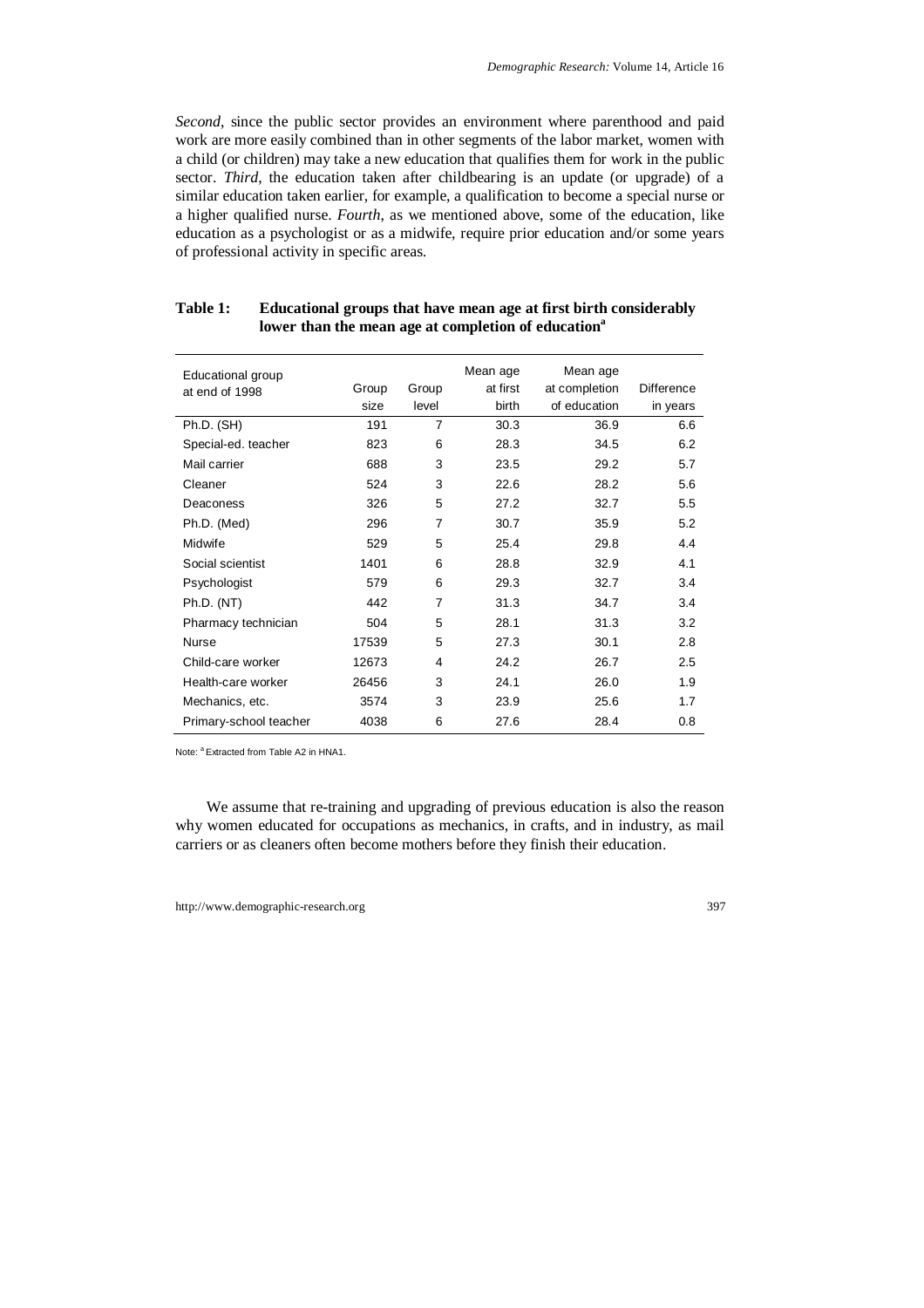Women who continue their education and receive a Ph.D., on average have their first child well before they finish their education. Ph.D.s in Sweden usually require rather long study times; their mean age at completion is in the mid-thirties. However, Ph.D. students usually receive a stipend or are employed during their studies. This must make it easier to have a child before they receive their degree.

### **7. Reflections on our main findings**

Our main contention in the present study is that women's ultimate fertility depends at least as much on their type of education as on the level attained. We find that on average women educated for jobs in the teaching or health sectors have much higher fertility than women in other lines of education. It is a common expectation that fertility will decrease as educational attainment improves. This is true also in our data, but only within each line of education. Women educated for administrative jobs (at any level) or for work in economics or social science systematically have lower fertility than women educated to be teachers or health personnel. Women with other educational backgrounds fit into suitable locations in this spectrum.

Some educational groups deserve special attention, as follows.

(1) Women educated to work in jobs with a religious association (ministers, deaconesses, missionaries, and so on) are a special class. Despite an unusually high percentage childless they have medium-high ultimate fertility, mostly due to the relatively high fertility of those female theologians who get married and the very low fertility of those who do not. We see this as a manifestation of a selection process, this time geared either to their special attitudinal mind-set or their professional norms. It seems that for women educated in the religious field, childbearing is more closely linked to marriage than for women of other educational backgrounds.

(2) We also assume that there is some dynamic selection process that makes women take an education to become artists, or to take a humanist university education without the security of teaching qualifications, and that women in these groups are marked by their unusual working conditions. Women in these educational groups have much childlessness and very low ultimate fertility. Unusually many of them never marry. Such demographic behavior may be the outcome of their chosen life-style; but it may also reflect an adaptation to their uncertain career possibilities.

(3) Two other groups stand out as having much childlessness, few children, and fewer than normal marriages, namely librarians and women educated for work in hotels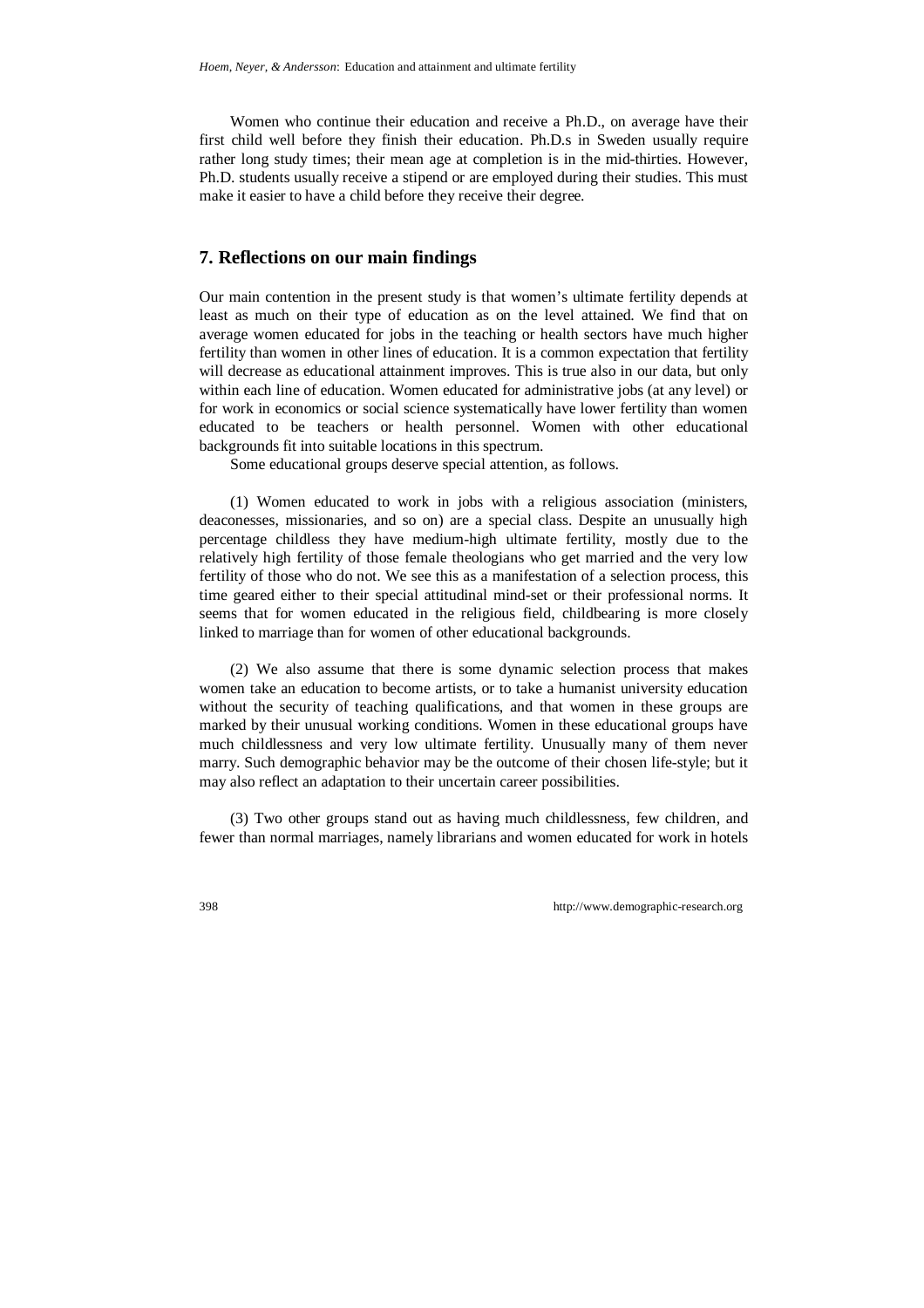and restaurants. We are not sure what leads such women to end up with so unusual demographic outcomes. In fact the demographic behavior of librarians strike us as particularly unexpected, since they should have a reasonably secure career path and mostly work in a part of the public sector that employs many women. All of these features ought to be associated with relatively high childbearing. One special feature of the librarians' professional life is that on average they are much less well paid than others with an education at the university level, $15$  but we can only speculate about whether this is a dominant determinant of their childbearing. Much less well-paid groups of women have higher fertility. The demographic behavior of women who are trained to work in the hotel- and restaurant business (i.e., their comparatively low ultimate fertility and low nuptiality, which brings them close to women trained in the arts and humanities), may reflect working conditions that are usually difficult to combine with family life or it may reflect self-selection of women into this field. It also shows that the assumption that a particular demographic behavior is a characteristic of, say, women with university-level education, may actually be misleading.

(4) We are equally surprised to find that women educated for police work have pretty average demographic behavior instead of low fertility. Perhaps this surprise only reflects our own prejudices, since we would have expected that education for a maledominated job leads to lower fertility.16 However, police education is not particularly unusual among Swedish women, and those who take it work in the public sector and are relatively well paid on average, better than the average (female) high-school teacher, architect, journalist, or dentist in our data.

(5) Finally, we find it interesting that the demographic behavior of women with research degrees does not differ much more from the demographic behavior of other women with the same line of education but a lower level. Women with an advanced post-secondary education end up completing their degrees in their mid-thirties on average, and often after entry into motherhood. Women in each of our three groups with research degrees do tend to have a bit higher fractions childless and somewhat fewer children on average than other women in their line of education, but they have very ordinary percentages never married. All in all, they do not deviate markedly from the pattern of their line of education.

The ultimate fertility of an educational group must be the outcome of many processes that function in interaction with each other. It is evident that we are only beginning to discern some of the explanations. Our analysis pinpoints where one should

<sup>&</sup>lt;sup>15</sup> In fact they are less well paid than many groups with lower educational attainment.

<sup>&</sup>lt;sup>16</sup> We would assume that the work environment in male-dominated jobs should be less geared to the needs of mothers and that the attitudes of the employers would be less tolerant of the absences from work that are more common for parents than for other colleagues.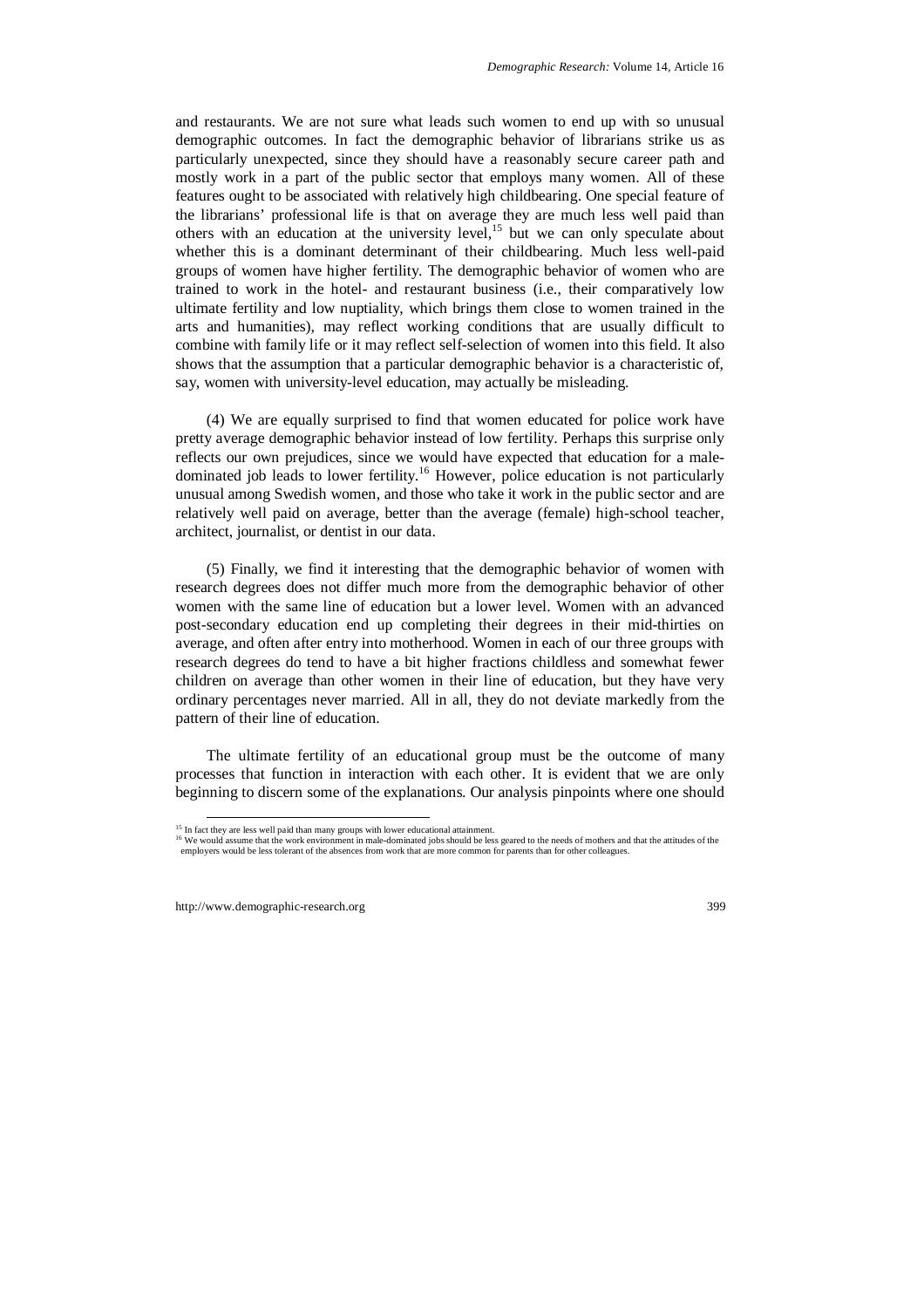start to look, however, and as a minimum it indicates issues that are open and explanations that are too facile to be of much help. One conclusion is obvious: In studies of the association of education with fertility outcomes, the representation of education needs to reflect much more than just the level attained. Adding educational orientation will at least give us a proxy for underlying features that have a direct influence on entry into motherhood. Studying education as a process that works in interaction with childbearing behavior and embedding both into a context that recognizes the (potential) effects of educational systems, occupational structures, and family policies on demographic behavior should bring us even further.

## **8. Acknowledgements**

Our intellectual debts are included in the acknowledgement in the companion paper and need not be repeated here. For research assistance for the present paper we are grateful to Sutay Yavuz, Birgit Möller, Dorothea Rieck, Esther Geisler, and Thomas Müller.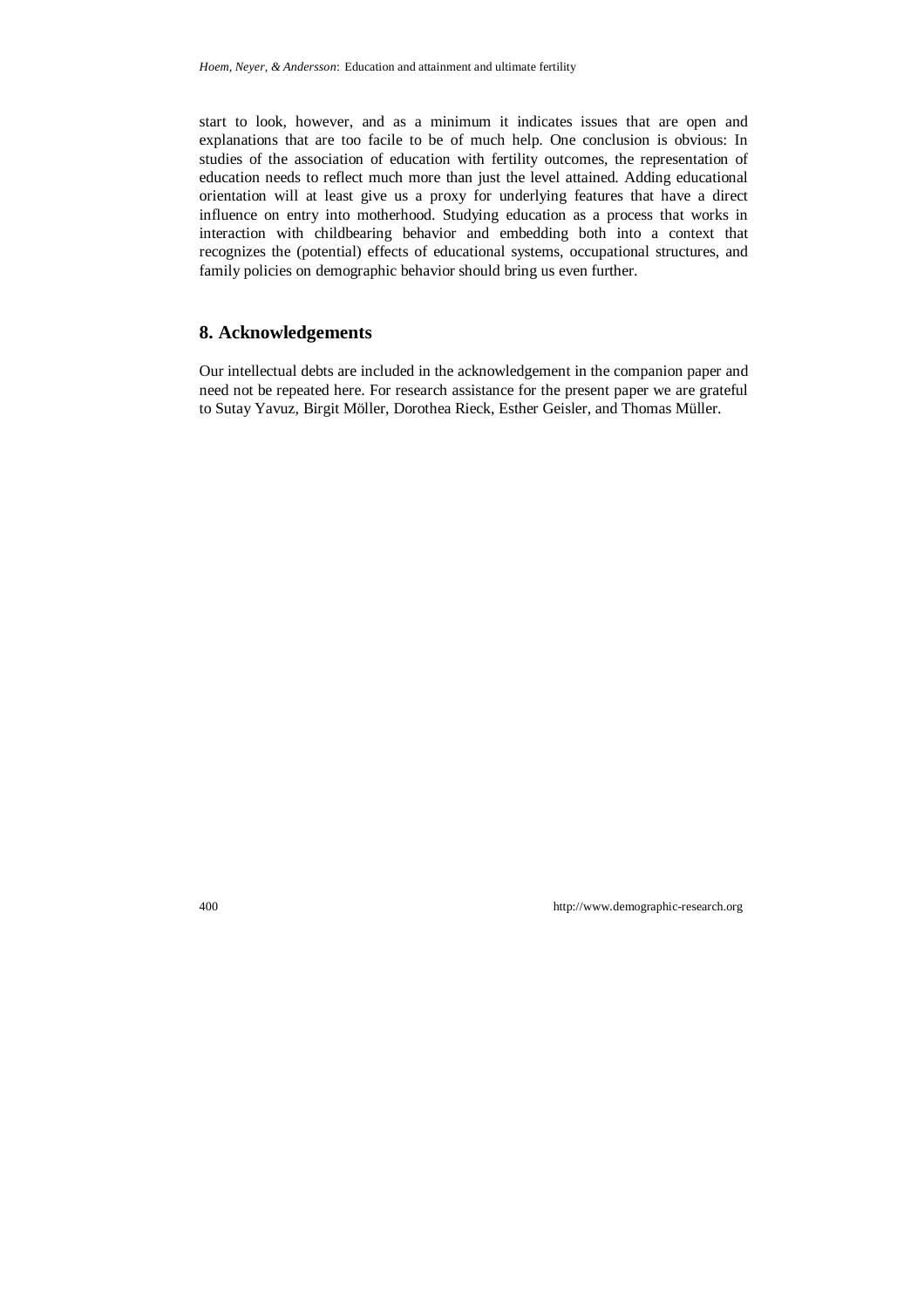### **References**

- Andersson, Gunnar (1999). Childbearing trends in Sweden 1961-1997. *European Journal of Population* 15, 1-24.
- Andersson, Gunnar, Jan Hoem, and Ann-Zofie Duvander (2006). Social differentials in speed-premium effects in childbearing in Sweden. *Demographic Research*  14(4): 51-70. Available http://www.demographic-research.org/Volumes/ Vol14/4.
- Bergqvist, Christina et al. (eds.) (1999). *Equal Democracies? Gender and Politics in the Nordic Countries.* Oslo: Scandinavian University Press.
- Bergqvist, Christina and Anita Nyberg (2002). Welfare state restructuring and child care in Sweden. In: Michel, Sonya and Rianne Mahon (eds.). *Child Care Policy at the Crossroads. Gender and Welfare State Restructuring*. London: Routledge, 287-307.
- Bergqvist, Christina and Anders Lindbom (2003). The Swedish welfare state: Neoliberal challenge and welfare state resilience. *Österreichische Zeitschrift für Politikwissenschaft* 4, 389-401.
- Haas, Linda (1992). *Equal Parenthood and Social Policy. A Study of Parental Leave in Sweden.* Albany: State University of New York Press.
- Haas, Linda and Philip Hwang (1999). Parental leave in Sweden. In: Moss, Peter and Fred Deven (eds.). *Parental Leave: Progress or Pitfall?* The Hague/Brussels: NIDI/CBGS Publications 35, 45-68.
- Hiilamo, Heikki (2002). The rise and fall of Nordic family policy? Historical development and changes during the 1990s in Sweden and Finland. Helsinki: STAKES Research Report 125.
- Hoem, Jan M. (1990). Social policy and recent fertility change in Sweden. *Population and Development Review* 16 (4), 735-748.
- Hoem, Jan M. (1993). Public policy as the fuel of fertility: Effects of a policy reform on the pace of childbearing in Sweden in the 1980s. *Acta Sociologica* 36, 19-31.
- Hoem, Jan M., Gerda Neyer, and Gunnar Andersson (2006, denoted HNA1). Education and childlessness. The relationship between educational field, educational level, and childlessness among Swedish women born in 1955-59. *Demographic Research* 14(15): 331-380. Available http://www.demographic-research.org/ Volumes/Vol14/15.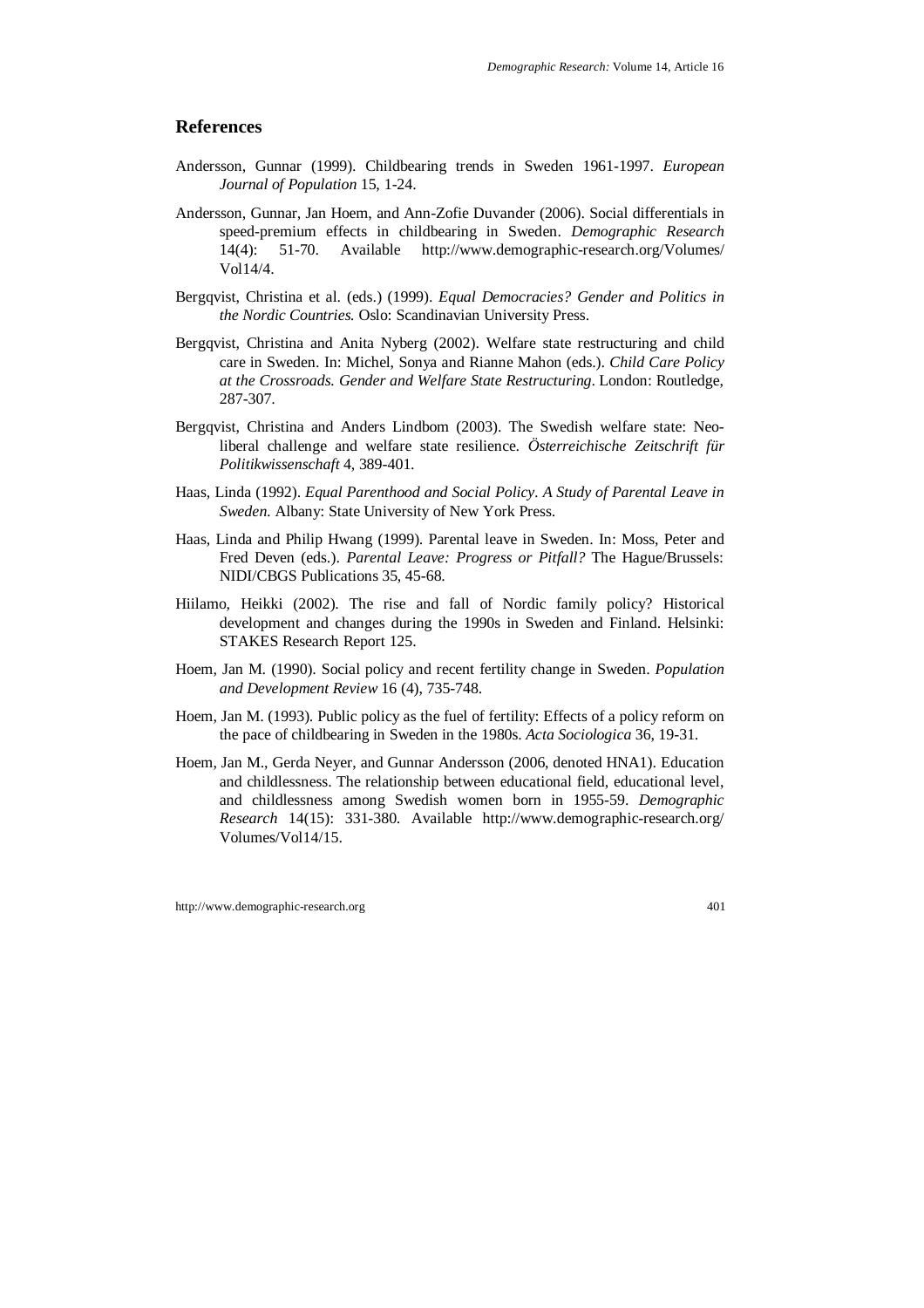- Huinink, Johannes (1995). *Warum noch Familie? Zur Attraktivität von Partnerschaft und Elternschaft in unserer Gesellschaft*. Frankfurt/Main: Campus Verlag.
- Jensen, Richard (1973). Family, career, and reform. In: Gordon, Michael (ed.). *The American Family in Social-Historical Perspective*. New York: St. Martin's Press, 267-280.
- Kolbe, Wiebke (2002). *Elternschaft im Wohlfahrtsstaat. Schweden und die Bundesrepublik im Vergleich 1945-2000*. Frankfurt/Main: Campus Verlag.
- Leira, Arnlaug (1992). *Welfare States and Working Mothers. The Scandinavian Experience*. Cambridge: Cambridge University Press.
- MISSOC (Mutual Information System on Social Protection in the EU Member States and the EEA) at http://europa.eu.int/comm/employment\_social/ social\_protection/missoc\_tables\_en.htm
- Neyer, Gerda (2003). Family policies and low fertility in Western Europe. MPIDR Working Paper WP 2003-21. Available: http://www.demogr.mpg.de/ papers/working/wp-2003-021.pdf
- Nyberg, Anita (2000). From foster mothers to child care centers: A history of working mothers and child care in Sweden. *Feminist Economics* 6, 5-20.
- Rønsen, Marit and Marianne Sundström (2002). Family policy and after-birth employment among new mothers - a comparison of Finland, Norway, and Sweden. *European Journal of Population* 18, 121-152.
- SCB (Statistiska centralbyrån) (1994). Befolkningsstatistik 1993, del 4. Stockholm: Statistics Sweden.
- Strohmeier, Klaus Peter (1993). Pluralisierung und Polarisierung der Lebensformen in Deutschland. *Aus Politik und Zeitgeschichte* 43, 11-22.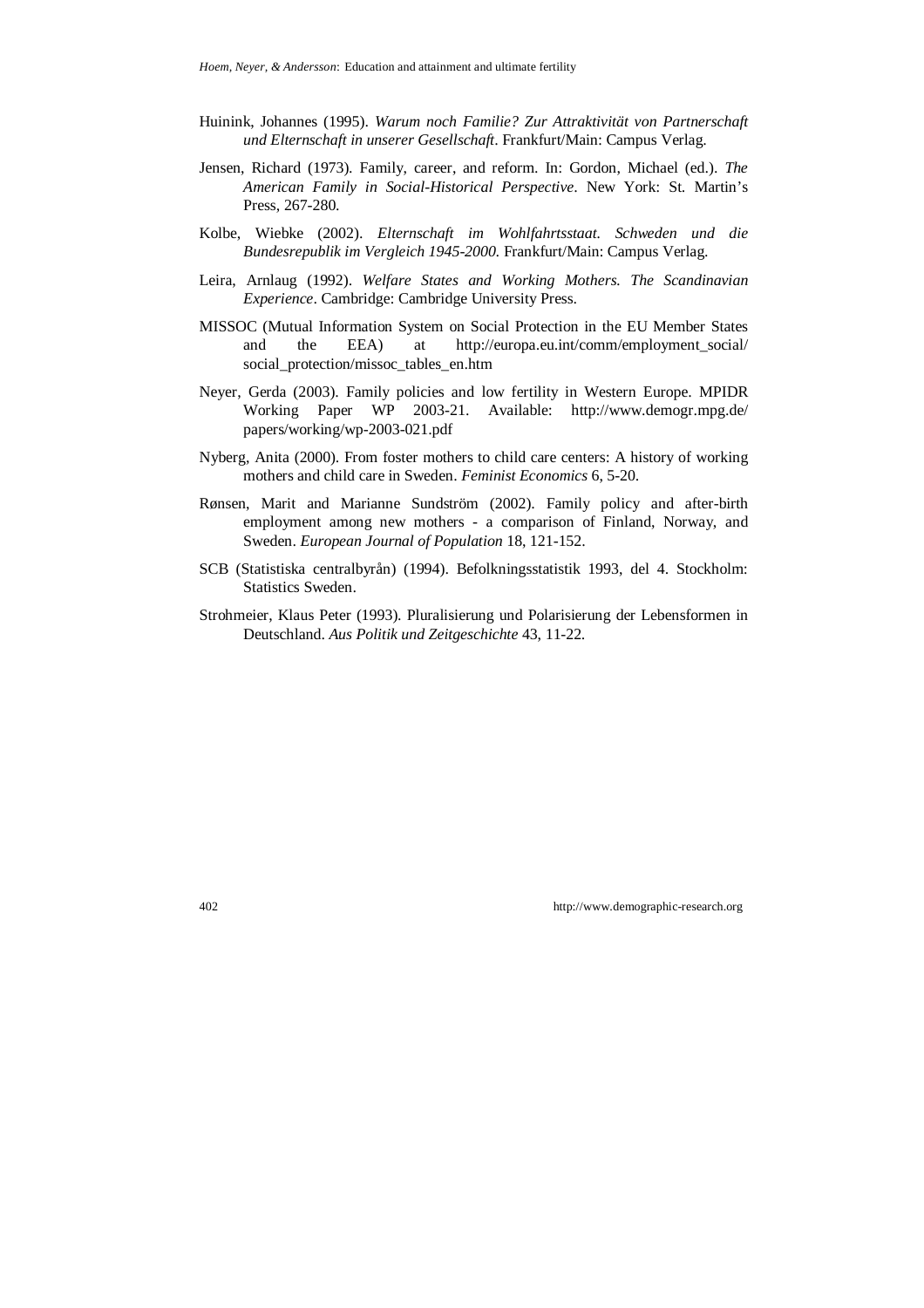# **Appendix**

### **Figure A1: Per cent never married, by education group; Swedish women born in 1955-59**